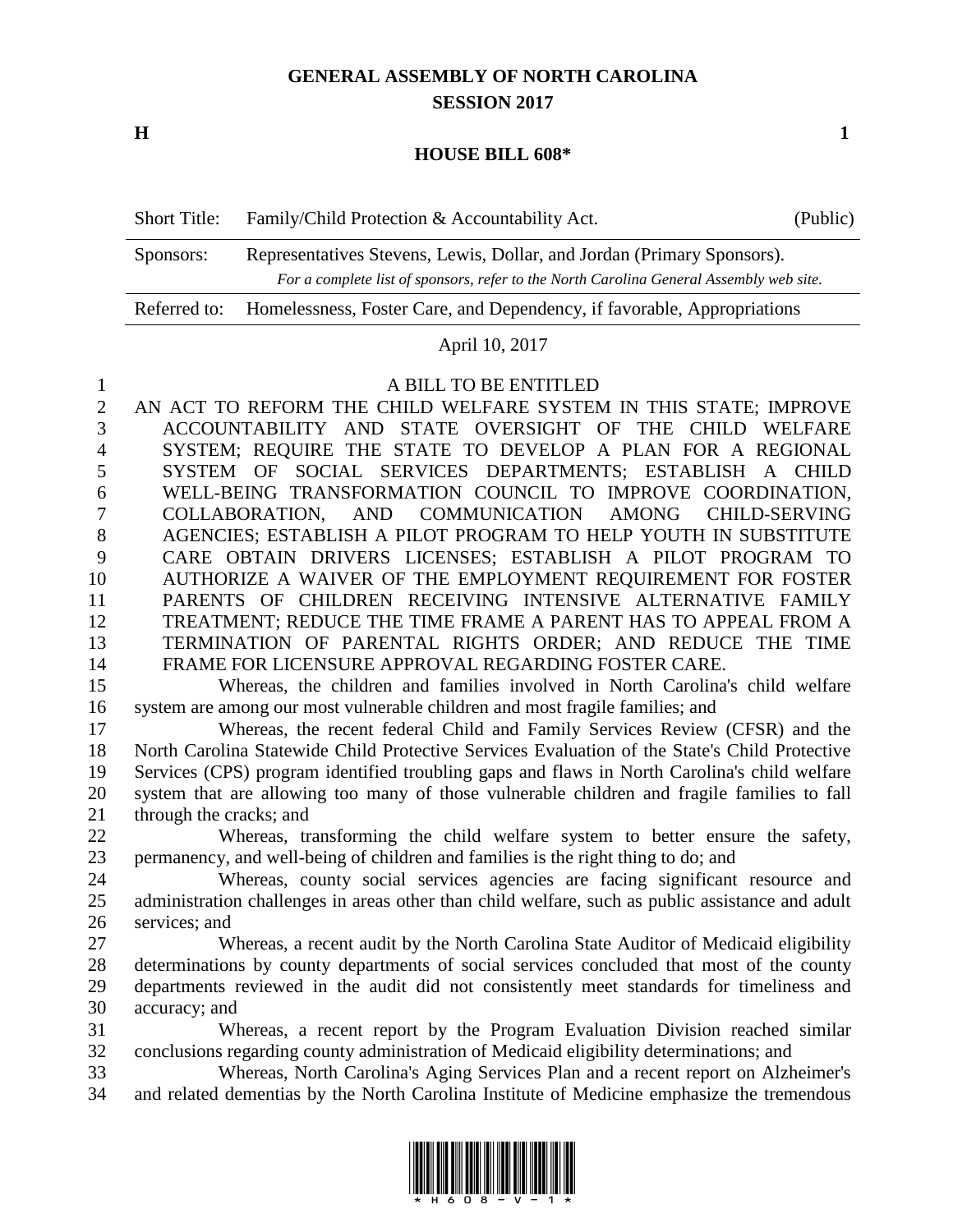growth of the aging population and anticipate relying heavily on social services agencies to support the needs of this population; and Whereas, it has been challenging for the State to effectively supervise administration of complex social services programs in 100 counties and it would be more efficient and effective for the State to supervise fewer local agencies; and Whereas, it is our charge to spend public dollars wisely and effectively on administration of public assistance; and Whereas, for the aforementioned reasons, North Carolina requires a plan of action to systematically reform the child welfare system and reduce the number of departments of social services to allow for better supervision and administration of social services programs; Now, therefore, The General Assembly of North Carolina enacts: **PART I. REGIONAL SOCIAL SERVICES DEPARTMENTS; WORKING GROUP SECTION 1.1.** Transition to Regional Social Services Departments. – The Department of Health and Human Services (Department) shall develop a plan for regional organization, administration, and governance of the social services system in North Carolina. The plan shall recommend a system of public authorities that includes no more than 30 regions and is operational no later than January 1, 2022. The plan will have the effect of transforming North Carolina's State-supervised, county-administered system into a State-supervised, regionally administered system. It is essential that the plan reflect the interests of all stakeholders involved with the current system. The Department shall develop a preliminary plan and a final plan as follows: (1) Preliminary plan. – The Department shall prepare a preliminary plan that incorporates recommendations submitted to the Department by the Social Services Regionalization Working Group created under Section 1.2 of this act. In developing the preliminary plan, the Department shall implement a process for soliciting stakeholder input on the plan. The Department shall submit the preliminary plan to the Joint Legislative Oversight Committee on Health and Human Services by January 15, 2019. (2) Final plan. – The Department shall revise the preliminary plan to incorporate changes based on information it receives from stakeholders. The final plan shall include a proposed time line for completing the transition to a regional social services system by January 1, 2022. The Department shall submit the final plan to the Joint Legislative Oversight Committee on Health and Human Services (Committee) by March 31, 2019. If the Department fails to submit a final plan to the Committee by March 31, 2019, then the Committee shall proceed with developing its own plan for regionalization. **SECTION 1.2.(a)** Social Services Regionalization Working Group. – The School of Government at the University of North Carolina at Chapel Hill (SOG) shall convene a Social Services Regionalization Working Group (Working Group) to make recommendations to the Department regarding the preliminary plan for regionalization. **SECTION 1.2.(b)** Composition. – The Working Group shall consist of the following members: (1) Three members of the Senate upon recommendation of the President Pro Tempore of the Senate, one of whom shall be designated as a cochair. (2) Three members of the House of Representatives upon recommendation of the Speaker of the House of Representatives, one of whom shall be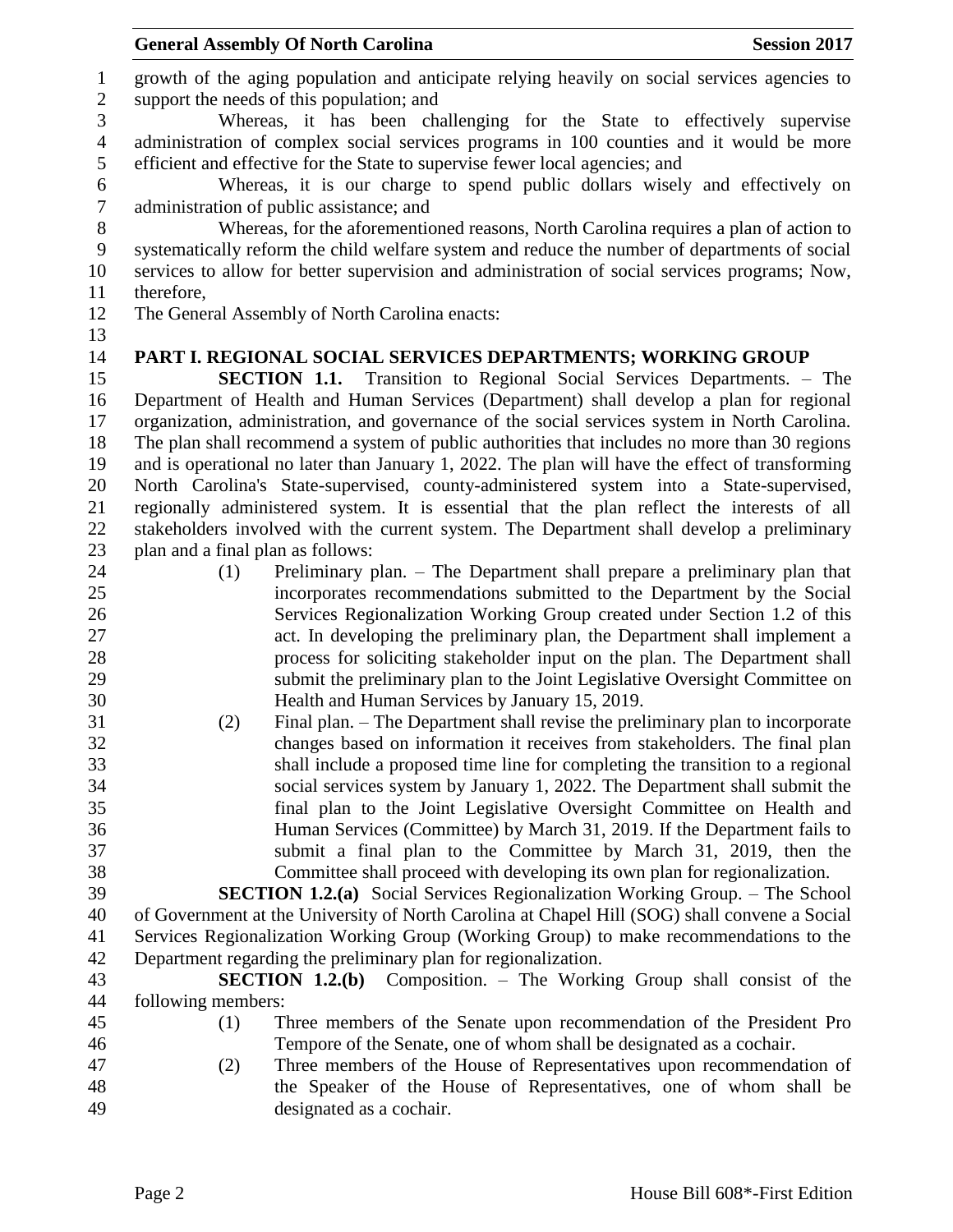|                                       |                        | <b>General Assembly Of North Carolina</b><br><b>Session 2017</b>                                                                                                             |
|---------------------------------------|------------------------|------------------------------------------------------------------------------------------------------------------------------------------------------------------------------|
| 1<br>$\overline{c}$<br>$\mathfrak{Z}$ | (3)                    | Three representatives from the Department of Health and Human Services<br>upon recommendation of the Secretary of Health and Human Services, or the<br>Secretary's designee. |
| $\overline{4}$                        | (4)                    | One designee of the Chief Justice of the North Carolina Supreme Court.                                                                                                       |
| 5                                     | (5)                    | Four county commissioners representing the North Carolina Association of                                                                                                     |
| 6                                     |                        | County Commissioners, each of whom shall represent different regions of                                                                                                      |
| $\boldsymbol{7}$                      |                        | the State.                                                                                                                                                                   |
| $8\,$                                 | (6)                    | Two representatives from the North Carolina Association of Directors of                                                                                                      |
| 9                                     |                        | Social Services.                                                                                                                                                             |
| 10                                    | (7)                    | One representative from the North Carolina Association of Social Services                                                                                                    |
| 11                                    |                        | Attorneys.                                                                                                                                                                   |
| 12                                    |                        | <b>SECTION 1.2.(c)</b> Ad Hoc Subcommittees. – The cochairs may, at their discretion,                                                                                        |
| 13                                    |                        | establish ad hoc subcommittees involving experts and representatives of stakeholder                                                                                          |
| 14                                    |                        | organizations to provide information and offer recommendations related to their areas of                                                                                     |
| 15                                    |                        | expertise and interest. Experts and organizations may include:                                                                                                               |
| 16                                    | (1)                    | Social Services Commission.                                                                                                                                                  |
| 17                                    | (2)                    | North Carolina Association of County Boards of Social Services.                                                                                                              |
| 18                                    | (3)                    | Guardian ad Litem program.                                                                                                                                                   |
| 19                                    | (4)                    | Office of Indigent Defense Services.                                                                                                                                         |
| 20                                    | (5)                    | North Carolina Partnership for Children, Inc.                                                                                                                                |
| 21                                    | (6)                    | Disability Rights of North Carolina.                                                                                                                                         |
| 22                                    | (7)                    | Benchmarks NC.                                                                                                                                                               |
| 23                                    | (8)                    | North Carolina Association of Local Health Directors.                                                                                                                        |
| 24                                    | (9)                    | North Carolina Council of Community Programs.                                                                                                                                |
| 25                                    | (10)                   | North Carolina Emergency Management Association.                                                                                                                             |
| 26                                    | (11)                   | North Carolina Child Support Council.                                                                                                                                        |
| 27                                    | (12)                   | North Carolina Pediatric Society.                                                                                                                                            |
| 28                                    | (13)                   | <b>AARP</b> North Carolina.                                                                                                                                                  |
| 29                                    | (14)                   | County commissioners representing jurisdictions that have diverse                                                                                                            |
| 30                                    |                        | geographic, socioeconomic, and demographic characteristics.                                                                                                                  |
| 31                                    | (15)                   | Directors and administrators of consolidated human services agencies.                                                                                                        |
| 32                                    | (16)                   | Other experts or stakeholders identified by the cochairs.                                                                                                                    |
| 33                                    |                        | <b>SECTION 1.2.(d)</b> Duties. – The Working Group shall develop recommendations                                                                                             |
| 34                                    |                        | for the regionalization plan required by Section 1.1 of this act. At a minimum, the                                                                                          |
| 35                                    | recommendations shall: |                                                                                                                                                                              |
| 36                                    | (1)                    | Focus on the need to improve service delivery, enhance the quality of                                                                                                        |
| 37                                    |                        | services provided, increase efficiency and accuracy, and promote uniformity                                                                                                  |
| 38                                    |                        | of service availability and delivery across the State.                                                                                                                       |
| 39                                    | (2)                    | Specify the services a regional agency would be required and authorized to                                                                                                   |
| 40                                    |                        | provide and the functions it would be required and authorized to perform.                                                                                                    |
| 41                                    | (3)                    | Identify factors to consider when establishing the size of the regions,                                                                                                      |
| 42                                    |                        | including (i) the need to ensure that the size of the region allows the region                                                                                               |
| 43                                    |                        | to maintain a direct, local connection with the jurisdictions it serves and (ii)                                                                                             |
| 44                                    |                        | the cultural differences and similarities between regions.                                                                                                                   |
| 45                                    | (4)                    | Propose a regional system that provides for centralized administrative                                                                                                       |
| 46                                    |                        | operations that are geographically located in one county, but preserves a                                                                                                    |
| 47                                    |                        | physical presence for delivery of social services in every county served by                                                                                                  |
| 48                                    |                        | the region.                                                                                                                                                                  |
| 49                                    | (5)                    | Strive to align the new regions with both county borders and judicial districts                                                                                              |
| 50                                    |                        | in order to ensure seamless connections between child welfare, adult                                                                                                         |
| 51                                    |                        | protective services, child support enforcement, and the judicial system.                                                                                                     |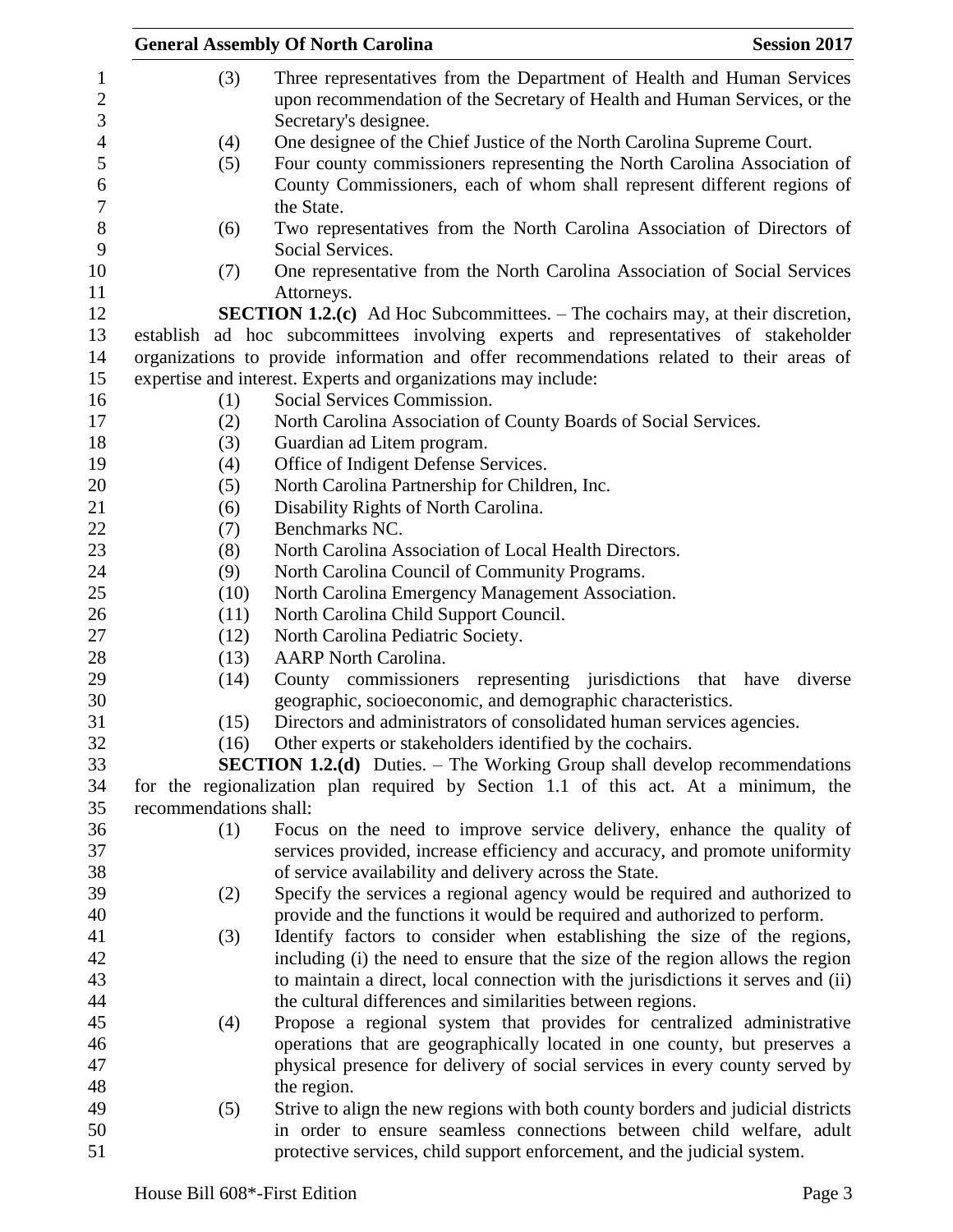|      | <b>General Assembly Of North Carolina</b>                                                        | <b>Session 2017</b>      |
|------|--------------------------------------------------------------------------------------------------|--------------------------|
| (6)  | Consider the implications of making the regional agencies public authorities,                    |                          |
|      | as defined in G.S. 159-7(10), and identify policy and administrative issues                      |                          |
|      | that would need to be addressed in legislation when creating the authorities.                    |                          |
| (7)  | Identify one or more options for maintaining county contributions to social                      |                          |
|      | services programs at appropriate levels to ensure adequate services are                          |                          |
|      | available throughout the region and each county in a region is financially                       |                          |
|      | accountable for the proportion of services provided in that county.                              |                          |
| (8)  | Propose a governance structure for the regional agencies that, at a minimum,                     |                          |
|      | requires a governing board, outlines the process for appointing board                            |                          |
|      | members, and requires at least one county commissioner from each county                          |                          |
|      | within the region to serve on a governing board.                                                 |                          |
| (9)  | Propose powers and duties of the governing board, which shall include the                        |                          |
|      | authority to hire and supervise the director of the regional agency.                             |                          |
| (10) | Consider the leadership needs for the regional agencies, including the                           |                          |
|      | minimum qualifications for the agency director, as well as the necessary                         |                          |
|      | powers and duties of the director.                                                               |                          |
| (11) | Propose safeguards to ensure that the regional agencies maintain effective                       |                          |
|      | working relationships with the other human services agencies and                                 |                          |
|      | stakeholders serving the same counties.                                                          |                          |
| (12) | Consider the implications of having personnel of the regional agencies                           |                          |
|      | exempt from or subject to Chapter 126 of the General Statutes.                                   |                          |
| (13) | Consider the implications of regionalization of social services for counties                     |                          |
|      | that have established consolidated human services agencies pursuant to                           |                          |
|      | options<br>and<br>explore<br>for<br>G.S. 153A-77                                                 | integrating regionalized |
|      | administration into the framework of consolidated agencies, granting                             |                          |
|      | exemptions to regionalization for consolidated agencies, authorizing regional                    |                          |
|      | consolidated human services agencies, and reversing consolidations.                              |                          |
|      | <b>SECTION 1.2.(e)</b> Report – The Working Group shall submit an interim report to              |                          |
|      | the Joint Legislative Oversight Committee on Health and Human Services (Committee) no later      |                          |
|      | than June 30, 2018. After receiving the interim report, the Committee may terminate the          |                          |
|      | Working Group if it concludes that the Working Group is not making sufficient progress. The      |                          |
|      | Working Group shall submit a final report, including its recommendations in accordance with      |                          |
|      | subsection (c) of this section, to the Committee and the Department of Health and Human          |                          |
|      | Services by December 1, 2018.                                                                    |                          |
|      | <b>SECTION 1.2.(f)</b> Role of the School of Government. – The School of Government              |                          |
|      | at the University of North Carolina at Chapel Hill shall assist the Working Group as follows:    |                          |
| (1)  | Convene and facilitate meetings.                                                                 |                          |
| (2)  | Provide necessary clerical and administrative support.                                           |                          |
| (3)  | Prepare the Working Group's preliminary and final reports.                                       |                          |
| (4)  | Provide technical assistance, as appropriate.                                                    |                          |
|      | <b>SECTION 1.3.</b> SOG Funds. – There is appropriated from the General Fund to the              |                          |
|      | School of Government at the University of North Carolina at Chapel Hill the sum of forty-eight   |                          |
|      | thousand four hundred dollars (\$48,400) for the 2017-2018 fiscal year and the sum of            |                          |
|      | twenty-five thousand seven hundred dollars (\$25,700) for the 2018-2019 fiscal year for its role |                          |
|      | in assisting in developing the regionalization plan under Section 1.2 of this act.               |                          |
|      | <b>SECTION 1.4.</b> Working Group Funds. – There is appropriated from the General                |                          |
|      | Fund to the Department of Health and Human Services the sum of thirty-eight thousand             |                          |
|      | thirty-nine dollars (\$38,039) for the 2017-2018 fiscal year and the sum of sixteen thousand     |                          |
|      | three hundred three dollars (\$16,303) for the 2018-2019 fiscal year for reimbursement costs     |                          |
|      | associated with duties of the Working Group.                                                     |                          |
|      | <b>SECTION 1.5.</b> Sections 1.3 and 1.4 of this act become effective July 1, 2017.              |                          |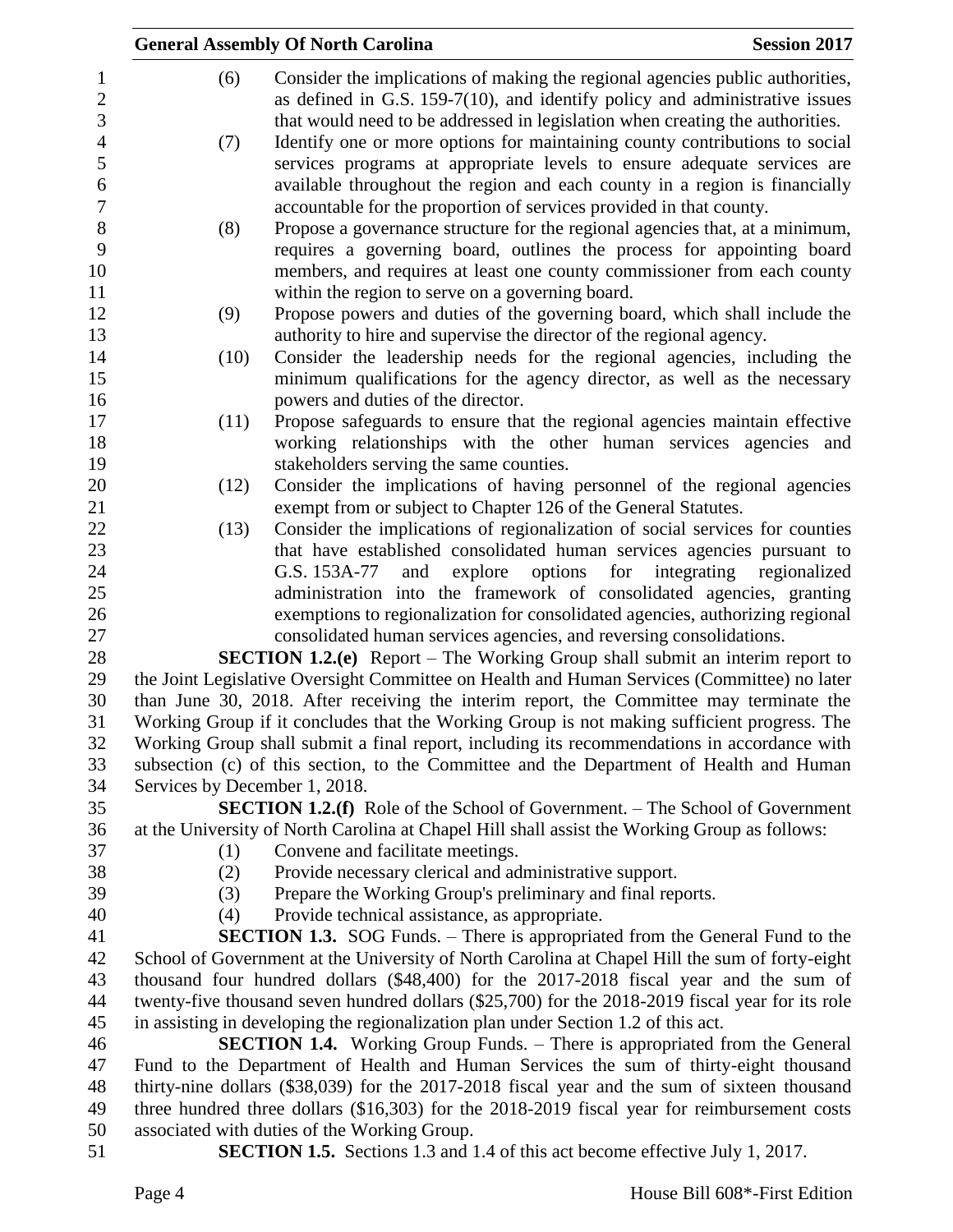| $\mathbf{1}$     |                                                                                          |                                                                                                |                         |  |  |
|------------------|------------------------------------------------------------------------------------------|------------------------------------------------------------------------------------------------|-------------------------|--|--|
| $\mathbf{2}$     | PART II. REFORMING STATE SUPERVISION AND ACCOUNTABILITY OF THE                           |                                                                                                |                         |  |  |
| 3                |                                                                                          | <b>STATE'S CHILD WELFARE SYSTEM</b>                                                            |                         |  |  |
| $\overline{4}$   | <b>SECTION 2.1.(a)</b> The Office of State Budget and Management, in consultation        |                                                                                                |                         |  |  |
| 5                |                                                                                          | with the Department of Health and Human Services, shall develop and issue a request for        |                         |  |  |
| 6                |                                                                                          | proposal (RFP) no later than January 15, 2018, to contract with a third-party organization to  |                         |  |  |
| $\boldsymbol{7}$ |                                                                                          | evaluate the State's child welfare system, develop a plan for reforming the system in order to |                         |  |  |
| $8\,$            | improve outcomes for children and enhance State supervision of local administration, and |                                                                                                |                         |  |  |
| 9                |                                                                                          | provide ongoing evaluation and oversight of the agency's implementation of child welfare       |                         |  |  |
| 10               |                                                                                          | reform. In developing the implementation plan, the organization shall engage the services of   |                         |  |  |
| 11               |                                                                                          | national technical advisors with broad expertise and experience in implementing large-scale,   |                         |  |  |
| 12               |                                                                                          | systemic child welfare reform. The organization, along with national technical advisors, shall |                         |  |  |
| 13               |                                                                                          | undertake a comprehensive, diagnostic assessment of the State's child welfare system,          |                         |  |  |
| 14               |                                                                                          | including its points of contact with other child-serving State systems, and develop a plan for |                         |  |  |
| 15               |                                                                                          | reforming the system to include, at a minimum, the following child welfare activities:         |                         |  |  |
| 16               | (1)                                                                                      | Child Protective Services (CPS), including receiving reports                                   | and                     |  |  |
| 17               |                                                                                          | investigating allegations of child abuse, neglect, or dependency.                              |                         |  |  |
| 18               | (2)                                                                                      | Preventive and in-home services that provide struggling families with                          |                         |  |  |
| 19               |                                                                                          | needed supports and treatment to prevent removal of the children from the                      |                         |  |  |
| 20               |                                                                                          | home.                                                                                          |                         |  |  |
| 21               | (3)                                                                                      | Placement of children in foster care and other out-of-home settings.                           |                         |  |  |
| 22               | (4)                                                                                      | Services provided to children, youth, and parents involved with child welfare                  |                         |  |  |
| 23               |                                                                                          | to achieve reunification of families.                                                          |                         |  |  |
| 24               | (5)                                                                                      | Efforts to achieve permanency for children either through reunification with                   |                         |  |  |
| 25               |                                                                                          | family, legal guardianship or custody, or adoption.                                            |                         |  |  |
| 26               | (6)                                                                                      | Provision of health care, mental health, and educational services to children                  |                         |  |  |
| 27               |                                                                                          | and families involved with the child welfare system.                                           |                         |  |  |
| 28               | (7)                                                                                      | Services provided to older youth in foster care and to those who have aged                     |                         |  |  |
| 29               |                                                                                          | out of foster care.                                                                            |                         |  |  |
| 30               |                                                                                          | <b>SECTION 2.1.(b)</b> In addition to the requirements under subsection (a) of this            |                         |  |  |
| 31               |                                                                                          | section, the child welfare reform plan shall propose critical changes, as needed, to the major |                         |  |  |
| 32               |                                                                                          | structural components of the State's child welfare system, including each of the following:    |                         |  |  |
| 33               |                                                                                          | (1) Visioning and an overarching strategic direction for the Department of                     |                         |  |  |
| 34               |                                                                                          | Health and Human Services, Division of Social Services.                                        |                         |  |  |
| 35               | (2)                                                                                      | Collection, analysis, and effective use of data.                                               |                         |  |  |
| 36               | (3)                                                                                      | Leadership and governance at the State level.                                                  |                         |  |  |
| 37               | (4)                                                                                      | Changes necessary to ensure well-trained and adequately compensated staff                      |                         |  |  |
| 38               |                                                                                          | to improve performance and reduce turnover.                                                    |                         |  |  |
| 39               | (5)                                                                                      | Practice and implementation, including:                                                        |                         |  |  |
| 40               |                                                                                          | Ensuring a statewide, trauma-informed, culturally competent,<br>a.                             |                         |  |  |
| 41               |                                                                                          | family-centered practice framework.                                                            |                         |  |  |
| 42               |                                                                                          | Incorporating<br>more<br>evidence-based<br>b.                                                  | practices,<br>including |  |  |
| 43               |                                                                                          | evidence-informed prevention services designed to reduce the                                   |                         |  |  |
| 44               |                                                                                          | number of children entering foster care.                                                       |                         |  |  |
| 45               |                                                                                          | Specifying expectations regarding professional development,<br>c.                              |                         |  |  |
| 46               |                                                                                          | training, and performance standards.                                                           |                         |  |  |
| 47               |                                                                                          | Eliminating unnecessary barriers to licensing foster care and<br>d.                            |                         |  |  |
| 48               |                                                                                          | therapeutic foster care families to ensure an adequate supply of                               |                         |  |  |
| 49               |                                                                                          | qualified families.                                                                            |                         |  |  |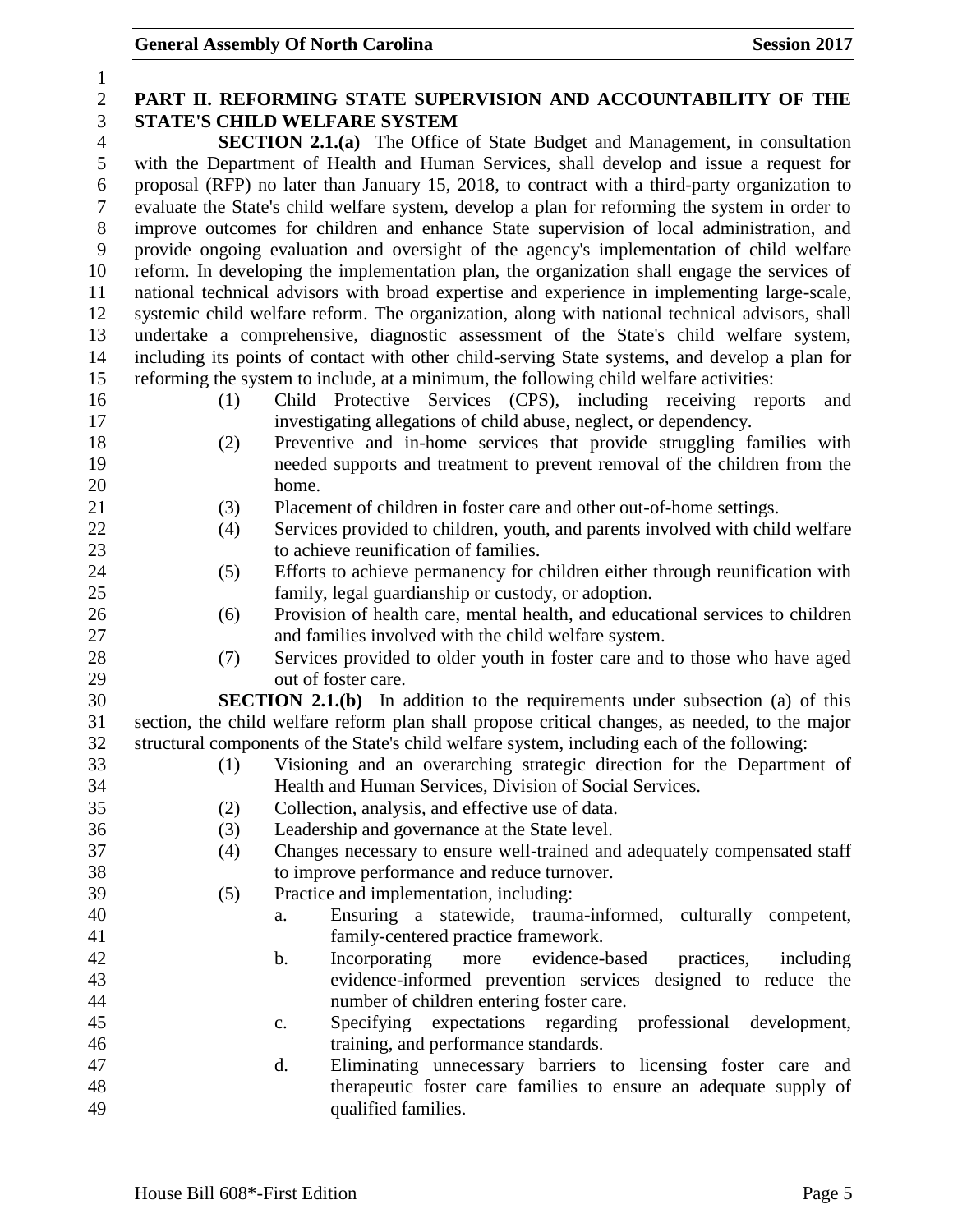| <b>General Assembly Of North Carolina</b> |       |                                                                   | <b>Session 2017</b>                                                                                                                                                                    |
|-------------------------------------------|-------|-------------------------------------------------------------------|----------------------------------------------------------------------------------------------------------------------------------------------------------------------------------------|
|                                           | e.    |                                                                   | Improving provider and foster parent feedback loops. For purposes of                                                                                                                   |
|                                           |       |                                                                   | this sub-subdivision, "feedback loops" refers to a situation in which a                                                                                                                |
|                                           |       | portion of the output of a situation is used for new input.       |                                                                                                                                                                                        |
|                                           | f.    |                                                                   | Performing time use and salary surveys for Division of Social                                                                                                                          |
|                                           |       | Services staff.                                                   |                                                                                                                                                                                        |
|                                           | g.    | Promoting relationship-building across agencies and providers.    |                                                                                                                                                                                        |
|                                           | h.    |                                                                   | Implementing family supports for adoptions, which includes (i)                                                                                                                         |
|                                           |       |                                                                   | collecting data on the incidence of disrupted adoptions and unlawful                                                                                                                   |
|                                           |       |                                                                   | transference of children in North Carolina, (ii) the outcomes for                                                                                                                      |
|                                           |       |                                                                   | children and families associated with disrupted adoptions, and (iii)                                                                                                                   |
|                                           |       |                                                                   | the provision of supports needed to assist families at risk of                                                                                                                         |
|                                           |       | disruption in order to keep those families together.              |                                                                                                                                                                                        |
|                                           | i.    |                                                                   | Maintaining sibling groups, in accordance with the "Fostering                                                                                                                          |
|                                           |       | Connections to Success and Increasing Adoptions Act of 2008."     |                                                                                                                                                                                        |
|                                           | j.    |                                                                   | Developing a statewide, standardized functional assessment to be<br>used for case planning, service referrals, and to enhancing                                                        |
|                                           |       |                                                                   | executive-level decision making around resource allocation and other                                                                                                                   |
|                                           |       | system reform efforts.                                            |                                                                                                                                                                                        |
| (6)                                       |       |                                                                   | Consistent, standardized continuous quality improvement (CQI) at the State                                                                                                             |
|                                           |       | and county levels.                                                |                                                                                                                                                                                        |
| (7)                                       |       |                                                                   | Analysis and alignment of policies and procedures to support and accelerate                                                                                                            |
|                                           |       |                                                                   | system reform, focusing on sustainable change that will improve outcomes                                                                                                               |
|                                           |       | for children and families.                                        |                                                                                                                                                                                        |
|                                           |       |                                                                   | <b>SECTION 2.1.(c)</b> In developing the child welfare reform plan pursuant to this                                                                                                    |
|                                           |       | section, the organization shall do each of the following:         |                                                                                                                                                                                        |
| (1)                                       |       |                                                                   | Ensure the plan complies with the requirements of the federal Child and                                                                                                                |
|                                           |       |                                                                   | Family Services Review Program Improvement Plan effective January 1,                                                                                                                   |
| (2)                                       | 2017. |                                                                   | Consult with the Social Service Regionalization Working Group on the                                                                                                                   |
|                                           |       |                                                                   | development of the regionalization plan and offer recommendations                                                                                                                      |
|                                           |       |                                                                   | appropriate to align the regionalization plan with the child welfare reform                                                                                                            |
|                                           | plan. |                                                                   |                                                                                                                                                                                        |
| (3)                                       |       |                                                                   | Review the program for corrective action under G.S. 108A-74, as amended                                                                                                                |
|                                           |       |                                                                   | by Section 3.1 of this act, and offer any recommendations necessary to align                                                                                                           |
|                                           |       | the corrective action program with the child welfare reform plan. |                                                                                                                                                                                        |
|                                           |       |                                                                   | <b>SECTION 2.1.(d)</b> The child welfare system reform effort described in this act shall                                                                                              |
|                                           |       |                                                                   | also include the creation of a Child Welfare System Transparency and Wellness Dashboard                                                                                                |
|                                           |       |                                                                   | (Dashboard) that will collect data from the North Carolina Families Accessing Services through                                                                                         |
|                                           |       |                                                                   | Technology (NC FAST) system. The Dashboard shall serve as a report card and include regular                                                                                            |
|                                           |       |                                                                   | reports of the components described under subsection (b) of this section and be continuously                                                                                           |
|                                           |       |                                                                   | updated to allow for monitoring by State leadership, staff and families involved in the child                                                                                          |
|                                           |       |                                                                   | welfare system, and the general public to ensure maximum accountability and transparency and                                                                                           |
|                                           |       |                                                                   | the effective and efficient use of child welfare services and funds. Specifically, the Dashboard                                                                                       |
|                                           |       |                                                                   | shall address the data issues highlighted in the Child and Family Services Review (CFSR) and<br>the North Carolina Statewide Child Protective Services Evaluation of the State's Child |
|                                           |       |                                                                   | Protective Services system dated March 1, 2016, to ensure the provision of accurate federal                                                                                            |
|                                           |       |                                                                   | reporting and improved case management, continuous quality improvement (CQI), and overall                                                                                              |
|                                           |       |                                                                   | improved outcomes for children and families. The Division of Social Services shall post data                                                                                           |
|                                           |       |                                                                   | from a department of social services' report card on the Division's Web site, and the data shall                                                                                       |
|                                           |       |                                                                   | be updated to ensure accurate reporting. For purposes of this section, the term "Dashboard"                                                                                            |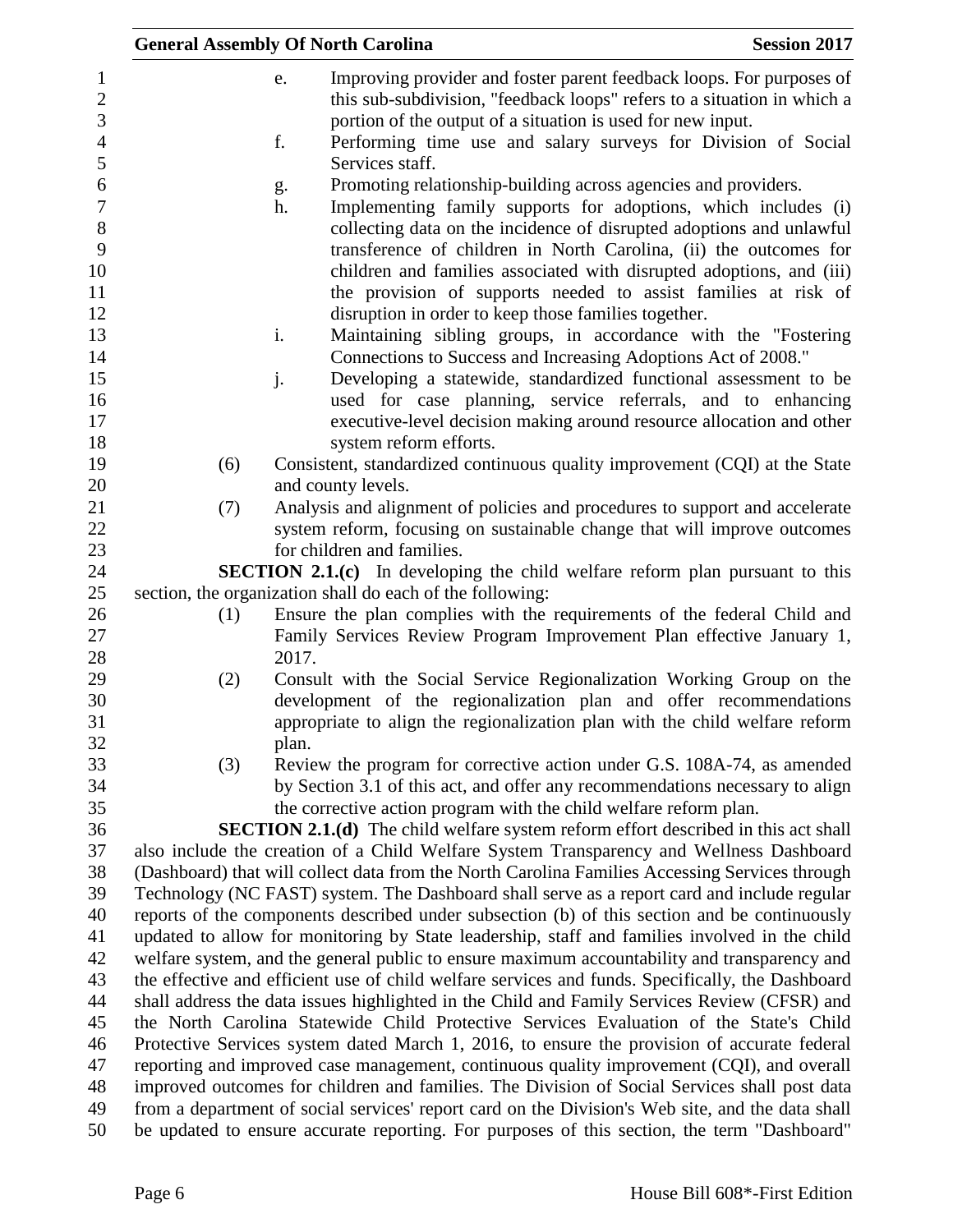|        |               | <b>General Assembly Of North Carolina</b>                                                                                                                                                                                                                                                                                                                                                                                                                                                                 | <b>Session 2017</b> |
|--------|---------------|-----------------------------------------------------------------------------------------------------------------------------------------------------------------------------------------------------------------------------------------------------------------------------------------------------------------------------------------------------------------------------------------------------------------------------------------------------------------------------------------------------------|---------------------|
|        |               | means a standard set of performance and outcome metrics that indicate how effectively the<br>child welfare system is working.<br><b>SECTION 2.1.(e)</b> The following reporting and implementation requirements shall                                                                                                                                                                                                                                                                                     |                     |
| occur: |               |                                                                                                                                                                                                                                                                                                                                                                                                                                                                                                           |                     |
|        | (1)           | The Office of State Budget and Management (OSBM) shall report to the<br>Joint Legislative Oversight Committee on Health and Human Services<br>(Committee) upon hiring an organization to develop the child welfare reform<br>plan pursuant to this section.                                                                                                                                                                                                                                               |                     |
|        | (2)           | OSBM shall include in the contract clear direction that time is of the essence<br>and failure to perform within the required time line constitutes breach of<br>contract. OSBM shall also include a provision in the contract authorizing it<br>to terminate the contract without financial penalty to the State if OSBM, in<br>consultation with the Committee, determines that progress on development                                                                                                  |                     |
|        | (3)           | of the child welfare reform plan is unsatisfactory.<br>The organization shall submit a preliminary report to the Committee no later<br>than 180 days after the contract is finalized. The preliminary report shall set<br>forth the organization's vision for developing the child welfare reform plan.<br>After that report is submitted, the organization shall submit bimonthly<br>reports to the Committee on the progress of development                                                             | and                 |
|        | (4)           | implementation of the child welfare reform plan.<br>The Department shall collaborate with the organization to implement the<br>child welfare reform plan. The Department shall submit a report to the<br>Committee no later than September 15, 2019. The report shall describe<br>progress made on implementation to date, implementation plans and time                                                                                                                                                  |                     |
|        | (5)           | lines for the subsequent 24 months, and a summary of significant challenges<br>encountered during implementation.<br>The Department shall conduct a comprehensive review of every policy<br>published by the Department related to child welfare. The Department shall<br>revise existing policies and adopt new policies as necessary to align<br>departmental guidance with the law as well as the systemic, policy, and<br>practice changes resulting from both regionalization of the social services |                     |
|        |               | system and child welfare reform. The Department shall consult with agency<br>attorneys and the School of Government at the University of North Carolina<br>at Chapel Hill to confirm that each policy is authorized by statute or                                                                                                                                                                                                                                                                         |                     |
|        |               | regulation. Prior to finalizing each policy, the Department shall provide the<br>policy to the outside organization for review. The outside organization shall<br>monitor the implementation of the policy review and revision process and<br>submit bimonthly reports to the Committee beginning no later than                                                                                                                                                                                           |                     |
|        |               | September 15, 2019.                                                                                                                                                                                                                                                                                                                                                                                                                                                                                       |                     |
|        |               | <b>SECTION 2.2.(a)</b> There is appropriated from the General Fund to the Department                                                                                                                                                                                                                                                                                                                                                                                                                      |                     |
|        |               | of Health and Human Services, Division of Social Services, the sum of three million one<br>hundred thousand dollars (\$3,100,000) in nonrecurring funds for the 2018-2019 fiscal year to                                                                                                                                                                                                                                                                                                                  |                     |
|        |               | implement the provisions of Section 2.1 of this act.<br><b>SECTION 2.2.(b)</b> This section becomes effective July 1, 2017.                                                                                                                                                                                                                                                                                                                                                                               |                     |
|        |               | PART III. LOCAL DSS; CORRECTIVE ACTION                                                                                                                                                                                                                                                                                                                                                                                                                                                                    |                     |
|        |               | <b>SECTION 3.1.</b> G.S. 108A-74 reads as rewritten:                                                                                                                                                                                                                                                                                                                                                                                                                                                      |                     |
|        | $"§$ 108A-74. | County-Local department failure to provide services; meet required                                                                                                                                                                                                                                                                                                                                                                                                                                        |                     |
|        |               | standards in child welfare; corrective action; State intervention in or control of                                                                                                                                                                                                                                                                                                                                                                                                                        |                     |
|        |               | service delivery.                                                                                                                                                                                                                                                                                                                                                                                                                                                                                         |                     |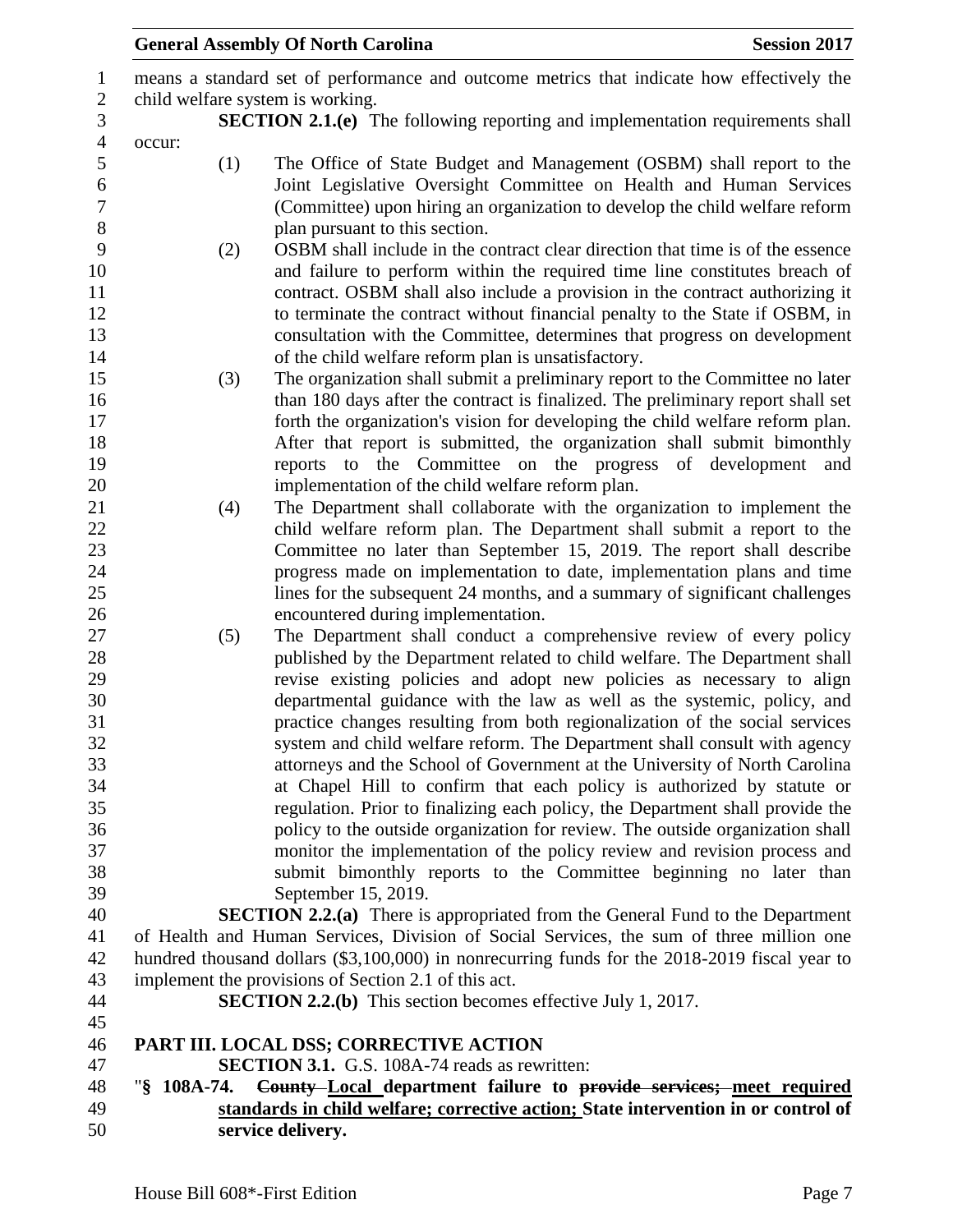|                  |                                                                                             | <b>General Assembly Of North Carolina</b>                                                                                                  | <b>Session 2017</b> |  |
|------------------|---------------------------------------------------------------------------------------------|--------------------------------------------------------------------------------------------------------------------------------------------|---------------------|--|
| 1                | (a)                                                                                         | Notwithstanding any other provision of law to the contrary, the Secretary of Health                                                        |                     |  |
| $\mathfrak{2}$   |                                                                                             | and Human Services may take action in accordance with this section to ensure the delivery of                                               |                     |  |
| 3                |                                                                                             | child welfare services in accordance with State laws and applicable rules. As used in this                                                 |                     |  |
| $\overline{4}$   |                                                                                             | section, the terms: following definitions shall apply:                                                                                     |                     |  |
| 5                | (1)                                                                                         | "County department of social services" also means the Department of social                                                                 |                     |  |
| 6                |                                                                                             | services. – The department responsible for administration of the social                                                                    |                     |  |
| $\boldsymbol{7}$ |                                                                                             | services and public assistance programs in a county. It includes a county                                                                  |                     |  |
| 8                |                                                                                             | department of social services, a consolidated human services agency, or a                                                                  |                     |  |
| 9                |                                                                                             |                                                                                                                                            |                     |  |
| 10               |                                                                                             | regional social services department, whichever applies; applies.<br>"County director of social services" also means the Director of social |                     |  |
| 11               | (2)                                                                                         |                                                                                                                                            |                     |  |
|                  |                                                                                             | $s$ ervices. $-$ The person responsible for managing and administering the                                                                 |                     |  |
| 12               |                                                                                             | department of social services, including a county social services director, a                                                              |                     |  |
| 13               |                                                                                             | regional social services director, or a human services director, whichever                                                                 |                     |  |
| 14               |                                                                                             | applies; and applies.                                                                                                                      |                     |  |
| 15               | (3)                                                                                         | "County board of social services" also means the Board of social services. -                                                               |                     |  |
| 16               |                                                                                             | The governing body responsible for oversight of the department of social                                                                   |                     |  |
| 17               |                                                                                             | services, a regional board of social services, a consolidated human services                                                               |                     |  |
| 18               |                                                                                             | board, or a board of county commissioners that has assumed the powers and                                                                  |                     |  |
| 19               |                                                                                             | duties of a social services governing board pursuant to G.S. 153A-77(a),                                                                   |                     |  |
| 20               |                                                                                             | whichever applies.                                                                                                                         |                     |  |
| 21               | (4)                                                                                         | Child welfare program. – Protective services related to juveniles alleged to                                                               |                     |  |
| 22               |                                                                                             | be abused, neglected, or dependent as required by Chapter 7B of the General                                                                |                     |  |
| 23               |                                                                                             | Statutes and includes the placement of children in substitute care.                                                                        |                     |  |
| 24               | $\left( a1\right)$                                                                          | The Secretary shall develop a standard set of performance and outcome metrics for                                                          |                     |  |
| 25               |                                                                                             | child welfare services. Departments of social services shall satisfy mandated performance                                                  |                     |  |
| 26               |                                                                                             | requirements that are based on those metrics.                                                                                              |                     |  |
| 27               | (a2)                                                                                        | If a department of social services fails to meet the performance requirements for                                                          |                     |  |
| 28               |                                                                                             | three consecutive months or for five months within any consecutive 12-month period, the                                                    |                     |  |
| 29               |                                                                                             | Secretary and the department of social services shall enter into a joint corrective action plan                                            |                     |  |
| 30               |                                                                                             | within 60 working days. The plan shall specifically identify each of the following components:                                             |                     |  |
| 31               | (1)                                                                                         | The duration of the joint corrective action plan, not to exceed 12 months. If                                                              |                     |  |
| 32               |                                                                                             | the Secretary determines that the department of social services has not                                                                    |                     |  |
| 33               |                                                                                             | shown measurable progress within six months, the Secretary may summarily                                                                   |                     |  |
| 34               |                                                                                             | conclude that the department of social services has failed to successfully                                                                 |                     |  |
| 35               |                                                                                             | complete a joint corrective plan and may proceed with steps necessary to                                                                   |                     |  |
| 36               |                                                                                             | temporarily assume administrative responsibilities of the department of                                                                    |                     |  |
| 37               |                                                                                             | social services. If the Secretary determines the department of social services                                                             |                     |  |
| 38               |                                                                                             | has shown measurable progress within six months, the Secretary may extend                                                                  |                     |  |
| 39               |                                                                                             | the joint corrective action plan by six months, but in no case shall a joint                                                               |                     |  |
| 40               |                                                                                             | corrective action plan exceed 18 months.                                                                                                   |                     |  |
| 41               | (2)                                                                                         | The performance requirements for the department of social services that                                                                    |                     |  |
| 42               |                                                                                             | constitute successful completion of the joint corrective action plan.                                                                      |                     |  |
| 43               | (3)                                                                                         | An acknowledgement that failure to successfully complete the joint                                                                         |                     |  |
| 44               |                                                                                             | corrective action plan shall result in temporary assumption of all or part of                                                              |                     |  |
| 45               |                                                                                             | the department of social services' child welfare program administration.                                                                   |                     |  |
| 46               | (b)                                                                                         | If the Secretary of Health and Human Services determines that a county-department                                                          |                     |  |
| 47               |                                                                                             | of social services is not providing child protective services, foster care services, or adoption                                           |                     |  |
| 48               |                                                                                             | services in accordance with State law and with applicable rules adopted by the Social Services                                             |                     |  |
| 49               | Commission, or fails to demonstrate reasonable efforts to do so, has failed to successfully |                                                                                                                                            |                     |  |
| 50               |                                                                                             | complete the joint corrective action plan, then the Secretary, after providing written notification                                        |                     |  |
| 51               |                                                                                             | of intent to the county director of social services, to the chair of the county board of                                                   |                     |  |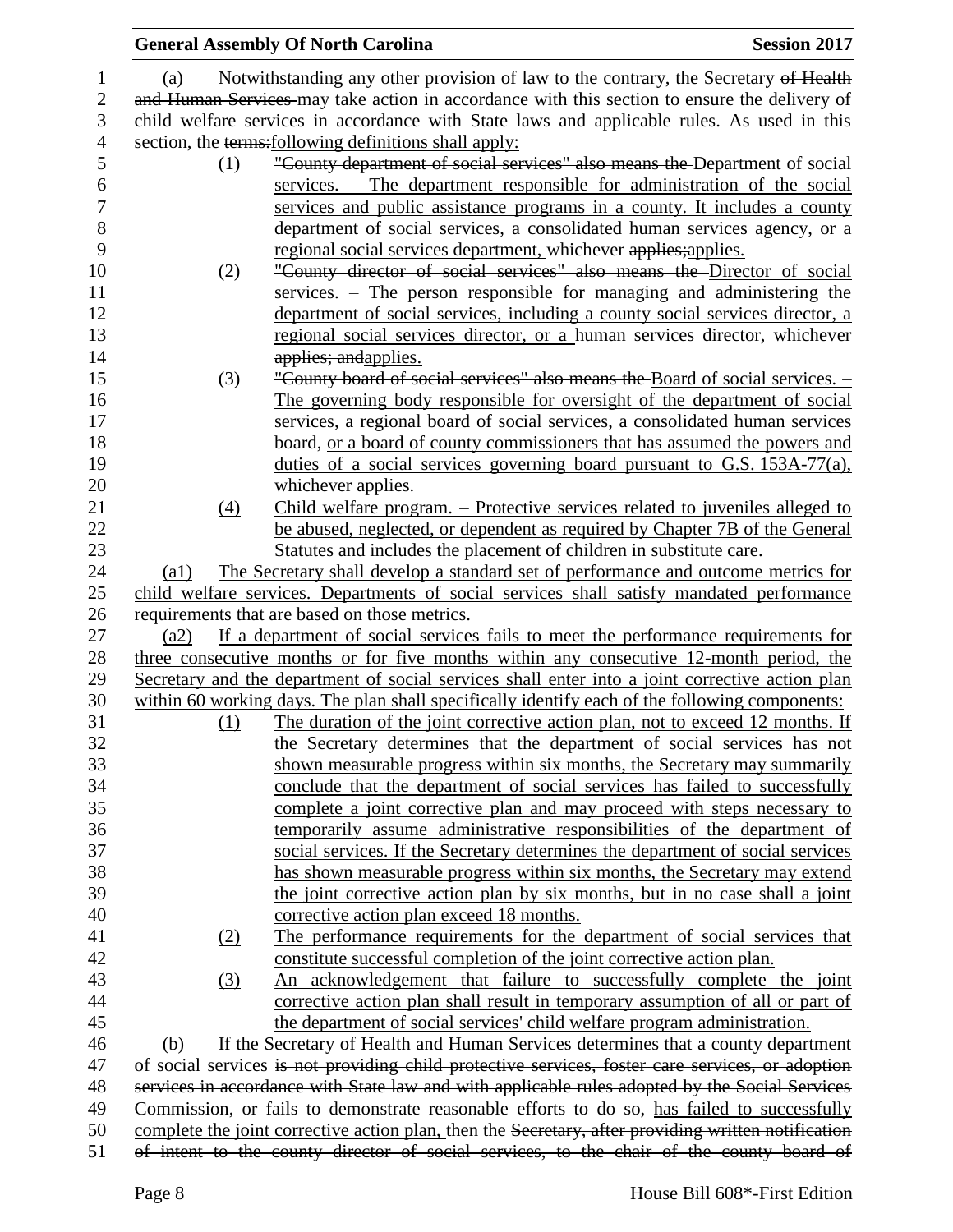### **General Assembly Of North Carolina Session 2017**

 commissioners, and to the chair of the county board of social services, and after providing them 2 with an opportunity to be heard, may intervene in the particular service or services in question. Intervention includes, but is not limited to, the following activities:Secretary shall give the board of county commissioners, the department of social services, the county manager, and the board of social services at least 30 days' notice that the Secretary intends to temporarily assume all or part of the department's child welfare program administration in accordance with subsection (c) of this section. In a regional department of social services, notice shall be provided to boards of county commissioners and county managers for all counties served by the region. **10 10 Command Sending staff of the Department of Health and Human Services to the county**  department of social services to provide technical assistance and to monitor 12 the services being provided; (2) Establishing a corrective plan of action to correct inappropriate policies and **procedures**; and (3) Advising county personnel as to appropriate policies and procedures. If within 60 days of completion of the intervention activities, the Secretary finds that the county department of social services is not providing in accordance with State laws and applicable rules the particular service or services for which intervention was initiated, or has not demonstrated reasonable efforts to do so, the Secretary shall withhold State and federal child welfare services administrative funds until the particular service or services are provided 21 in accordance with State laws and applicable rules. (c) If the Secretary determines that a county department of social services is not providing child protective, foster care, or adoption services in accordance with State law and with applicable rules adopted by the Social Services Commission, or fails to demonstrate reasonable efforts to do so, and the failure to provide the services poses a substantial threat to the safety and welfare of children in the county who receive or are eligible to receive the services, then the Secretary, after providing written notification of intent to the chair of the county board of commissioners, to the chair of the county board of social services, and to the county director of social services, and after providing them with an opportunity to be heard, shall withhold funding for the particular service or services in question and shall ensure the provision of these services through contracts with public or private agencies or by direct 32 operation by the Department of Health and Human Services. Notwithstanding any provision of law to the contrary, if a department of social services fails to successfully complete its joint corrective action plan, the Secretary shall, within 30 calendar days, temporarily assume all or part of the department's child welfare program administration upon giving notice as required by subsection (b) of this section. During the period the Secretary assumes administration of the child welfare program, the following shall occur: (1) The Secretary shall administer the child welfare program in a county or region. Administration by the Secretary may include direct operation by the Department, including supervision of child welfare program staff, or contracts for operation, to the extent permitted by federal law. (2) The department of social services shall be divested of administrative 43 authority for any component of the child welfare program the Secretary assumes. (3) The director of social services shall be divested of all service delivery powers conferred upon the director by G.S. 108A-14 and other applicable State law as it pertains to the services in question. The Secretary may assign any of the powers and duties of the director of social services to the Director of the Division of Social Services of the Department or a contractor, as the Secretary deems necessary and appropriate to continue the provision of services in the county. If the director delegates any authority to staff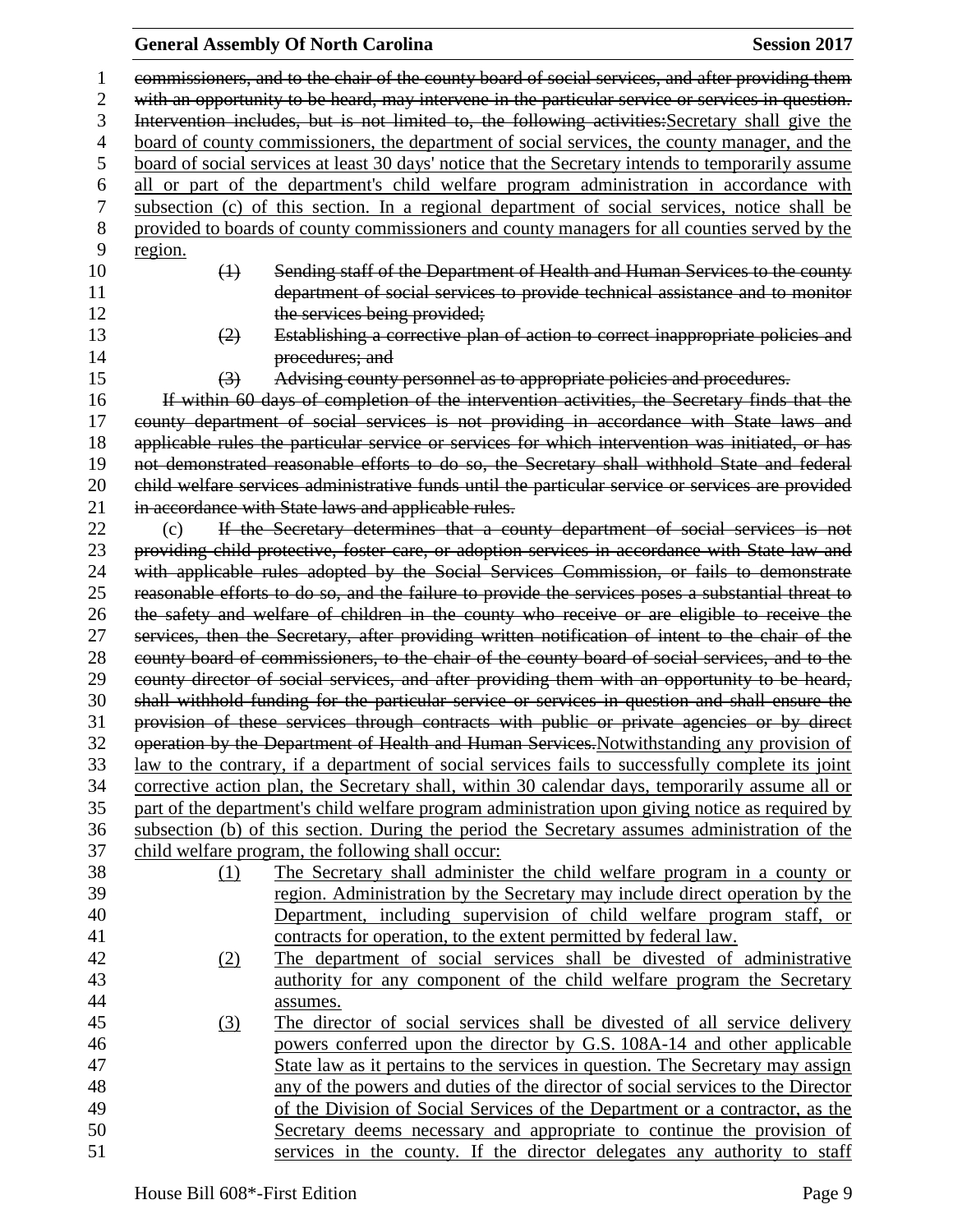| pursuant to G.S. 108A-14(b), delegated authority shall remain in effect until<br>the Secretary, or the Secretary's designee, specifically revokes the<br>delegation.<br>The Secretary shall direct and oversee the expenditure of all funding for the<br>$\underline{(4)}$<br>administration of the components of the child welfare program assumed by<br>the Secretary.<br>The department of social services shall not withdraw funds previously<br>(5)<br>obligated or appropriated for child welfare program administration and<br>services. The department of social services shall continue to pay the county<br>or region's nonfederal share for the child welfare program services and<br>administration.<br>The Secretary shall work with the department of social services to develop a<br>(6)<br>plan for the department to resume child welfare program administration.<br>The Secretary shall inform the appropriate board or boards of county<br>(7)<br>commissioners, the county manager or managers, the director of social<br>services, and the board of social services of key activities and ongoing<br>concerns during the temporary assumption of child welfare administration.<br>Upon the Secretary's determination that the department of social services is able to<br>(c1)<br>meet performance requirements for child welfare programs and that program administration<br>responsibilities should be restored to the department of social services, the Secretary shall<br>notify the board of county commissioners, the department of social services, the county<br>manager, and the board of social services that the temporary assumption of child welfare<br>program administration will be terminated and the effective date of the termination. Upon<br>termination, the department of social services shall resume its full authority to administer the<br>child welfare program.<br>In the event that the Secretary assumes control of service delivery pursuant to<br>(d)<br>subsection (c) of this section, the county director of social services shall be divested of all<br>service delivery powers conferred upon the director by G.S. 108A-14 and other applicable State<br>law as the powers pertain to the services in question. Upon assumption of control of service<br>delivery, the Secretary may assign any of the powers and duties of the county director of social<br>services to the Director of the Division of Social Services of the Department of Health and<br>Human Services or to a contractor as the Secretary deems necessary and appropriate to<br>continue the provision of the services in the county.<br>In the event the Secretary takes action under this section, the Department of Health<br>(e)<br>and Human Services shall, in conjunction with the county board of commissioners, the county<br>board of social services, and the county director of social services develop and implement a<br>corrective plan of action. The Department of Health and Human Services shall also keep the<br>chair of the county board of commissioners, the chair of the county board of social services,<br>and the county director of social services informed of any ongoing concerns or problems with<br>the delivery of the services in question.<br>Upon the Secretary taking action pursuant to subsection (c) of this section, county<br>$\bigoplus$<br>funding of the services in question shall continue and at no time during the period of time that<br>the Secretary is taking action shall a county withdraw funds previously obligated or<br>appropriated for the services. Upon the Secretary's assumption of the control of service<br>delivery, the county shall also pay the nonfederal share of any additional cost that may be<br>incurred to operate the services in question at the level necessary to comply fully with State law<br>and Social Services Commission rules.<br>During the period of time that the Secretary is taking action pursuant to subsection<br>$\circ$<br>(c) of this section, the Department of Health and Human Services shall work with the county<br>board of commissioners, the county board of social services, and the county director of social<br>services, to enable service delivery to be returned to the county if and when the Secretary has |  | <b>General Assembly Of North Carolina</b> | <b>Session 2017</b> |  |
|---------------------------------------------------------------------------------------------------------------------------------------------------------------------------------------------------------------------------------------------------------------------------------------------------------------------------------------------------------------------------------------------------------------------------------------------------------------------------------------------------------------------------------------------------------------------------------------------------------------------------------------------------------------------------------------------------------------------------------------------------------------------------------------------------------------------------------------------------------------------------------------------------------------------------------------------------------------------------------------------------------------------------------------------------------------------------------------------------------------------------------------------------------------------------------------------------------------------------------------------------------------------------------------------------------------------------------------------------------------------------------------------------------------------------------------------------------------------------------------------------------------------------------------------------------------------------------------------------------------------------------------------------------------------------------------------------------------------------------------------------------------------------------------------------------------------------------------------------------------------------------------------------------------------------------------------------------------------------------------------------------------------------------------------------------------------------------------------------------------------------------------------------------------------------------------------------------------------------------------------------------------------------------------------------------------------------------------------------------------------------------------------------------------------------------------------------------------------------------------------------------------------------------------------------------------------------------------------------------------------------------------------------------------------------------------------------------------------------------------------------------------------------------------------------------------------------------------------------------------------------------------------------------------------------------------------------------------------------------------------------------------------------------------------------------------------------------------------------------------------------------------------------------------------------------------------------------------------------------------------------------------------------------------------------------------------------------------------------------------------------------------------------------------------------------------------------------------------------------------------------------------------------------------------------------------------------------------------------------------------------------------------------------------------------------------------------------------------------------------------------------------------------------------------------------------------------------------------------------------------------------------------------------------------------------------------------------------------------------------------------------------------------------------------------------------------------------------------------------------------------------------------------------------------------------------------------------------------------------------------------------------------------------------------------------------------------------------------------------------------|--|-------------------------------------------|---------------------|--|
|                                                                                                                                                                                                                                                                                                                                                                                                                                                                                                                                                                                                                                                                                                                                                                                                                                                                                                                                                                                                                                                                                                                                                                                                                                                                                                                                                                                                                                                                                                                                                                                                                                                                                                                                                                                                                                                                                                                                                                                                                                                                                                                                                                                                                                                                                                                                                                                                                                                                                                                                                                                                                                                                                                                                                                                                                                                                                                                                                                                                                                                                                                                                                                                                                                                                                                                                                                                                                                                                                                                                                                                                                                                                                                                                                                                                                                                                                                                                                                                                                                                                                                                                                                                                                                                                                                                                                                     |  |                                           |                     |  |
|                                                                                                                                                                                                                                                                                                                                                                                                                                                                                                                                                                                                                                                                                                                                                                                                                                                                                                                                                                                                                                                                                                                                                                                                                                                                                                                                                                                                                                                                                                                                                                                                                                                                                                                                                                                                                                                                                                                                                                                                                                                                                                                                                                                                                                                                                                                                                                                                                                                                                                                                                                                                                                                                                                                                                                                                                                                                                                                                                                                                                                                                                                                                                                                                                                                                                                                                                                                                                                                                                                                                                                                                                                                                                                                                                                                                                                                                                                                                                                                                                                                                                                                                                                                                                                                                                                                                                                     |  |                                           |                     |  |
|                                                                                                                                                                                                                                                                                                                                                                                                                                                                                                                                                                                                                                                                                                                                                                                                                                                                                                                                                                                                                                                                                                                                                                                                                                                                                                                                                                                                                                                                                                                                                                                                                                                                                                                                                                                                                                                                                                                                                                                                                                                                                                                                                                                                                                                                                                                                                                                                                                                                                                                                                                                                                                                                                                                                                                                                                                                                                                                                                                                                                                                                                                                                                                                                                                                                                                                                                                                                                                                                                                                                                                                                                                                                                                                                                                                                                                                                                                                                                                                                                                                                                                                                                                                                                                                                                                                                                                     |  |                                           |                     |  |
|                                                                                                                                                                                                                                                                                                                                                                                                                                                                                                                                                                                                                                                                                                                                                                                                                                                                                                                                                                                                                                                                                                                                                                                                                                                                                                                                                                                                                                                                                                                                                                                                                                                                                                                                                                                                                                                                                                                                                                                                                                                                                                                                                                                                                                                                                                                                                                                                                                                                                                                                                                                                                                                                                                                                                                                                                                                                                                                                                                                                                                                                                                                                                                                                                                                                                                                                                                                                                                                                                                                                                                                                                                                                                                                                                                                                                                                                                                                                                                                                                                                                                                                                                                                                                                                                                                                                                                     |  |                                           |                     |  |
|                                                                                                                                                                                                                                                                                                                                                                                                                                                                                                                                                                                                                                                                                                                                                                                                                                                                                                                                                                                                                                                                                                                                                                                                                                                                                                                                                                                                                                                                                                                                                                                                                                                                                                                                                                                                                                                                                                                                                                                                                                                                                                                                                                                                                                                                                                                                                                                                                                                                                                                                                                                                                                                                                                                                                                                                                                                                                                                                                                                                                                                                                                                                                                                                                                                                                                                                                                                                                                                                                                                                                                                                                                                                                                                                                                                                                                                                                                                                                                                                                                                                                                                                                                                                                                                                                                                                                                     |  |                                           |                     |  |
|                                                                                                                                                                                                                                                                                                                                                                                                                                                                                                                                                                                                                                                                                                                                                                                                                                                                                                                                                                                                                                                                                                                                                                                                                                                                                                                                                                                                                                                                                                                                                                                                                                                                                                                                                                                                                                                                                                                                                                                                                                                                                                                                                                                                                                                                                                                                                                                                                                                                                                                                                                                                                                                                                                                                                                                                                                                                                                                                                                                                                                                                                                                                                                                                                                                                                                                                                                                                                                                                                                                                                                                                                                                                                                                                                                                                                                                                                                                                                                                                                                                                                                                                                                                                                                                                                                                                                                     |  |                                           |                     |  |
|                                                                                                                                                                                                                                                                                                                                                                                                                                                                                                                                                                                                                                                                                                                                                                                                                                                                                                                                                                                                                                                                                                                                                                                                                                                                                                                                                                                                                                                                                                                                                                                                                                                                                                                                                                                                                                                                                                                                                                                                                                                                                                                                                                                                                                                                                                                                                                                                                                                                                                                                                                                                                                                                                                                                                                                                                                                                                                                                                                                                                                                                                                                                                                                                                                                                                                                                                                                                                                                                                                                                                                                                                                                                                                                                                                                                                                                                                                                                                                                                                                                                                                                                                                                                                                                                                                                                                                     |  |                                           |                     |  |
|                                                                                                                                                                                                                                                                                                                                                                                                                                                                                                                                                                                                                                                                                                                                                                                                                                                                                                                                                                                                                                                                                                                                                                                                                                                                                                                                                                                                                                                                                                                                                                                                                                                                                                                                                                                                                                                                                                                                                                                                                                                                                                                                                                                                                                                                                                                                                                                                                                                                                                                                                                                                                                                                                                                                                                                                                                                                                                                                                                                                                                                                                                                                                                                                                                                                                                                                                                                                                                                                                                                                                                                                                                                                                                                                                                                                                                                                                                                                                                                                                                                                                                                                                                                                                                                                                                                                                                     |  |                                           |                     |  |
|                                                                                                                                                                                                                                                                                                                                                                                                                                                                                                                                                                                                                                                                                                                                                                                                                                                                                                                                                                                                                                                                                                                                                                                                                                                                                                                                                                                                                                                                                                                                                                                                                                                                                                                                                                                                                                                                                                                                                                                                                                                                                                                                                                                                                                                                                                                                                                                                                                                                                                                                                                                                                                                                                                                                                                                                                                                                                                                                                                                                                                                                                                                                                                                                                                                                                                                                                                                                                                                                                                                                                                                                                                                                                                                                                                                                                                                                                                                                                                                                                                                                                                                                                                                                                                                                                                                                                                     |  |                                           |                     |  |
|                                                                                                                                                                                                                                                                                                                                                                                                                                                                                                                                                                                                                                                                                                                                                                                                                                                                                                                                                                                                                                                                                                                                                                                                                                                                                                                                                                                                                                                                                                                                                                                                                                                                                                                                                                                                                                                                                                                                                                                                                                                                                                                                                                                                                                                                                                                                                                                                                                                                                                                                                                                                                                                                                                                                                                                                                                                                                                                                                                                                                                                                                                                                                                                                                                                                                                                                                                                                                                                                                                                                                                                                                                                                                                                                                                                                                                                                                                                                                                                                                                                                                                                                                                                                                                                                                                                                                                     |  |                                           |                     |  |
|                                                                                                                                                                                                                                                                                                                                                                                                                                                                                                                                                                                                                                                                                                                                                                                                                                                                                                                                                                                                                                                                                                                                                                                                                                                                                                                                                                                                                                                                                                                                                                                                                                                                                                                                                                                                                                                                                                                                                                                                                                                                                                                                                                                                                                                                                                                                                                                                                                                                                                                                                                                                                                                                                                                                                                                                                                                                                                                                                                                                                                                                                                                                                                                                                                                                                                                                                                                                                                                                                                                                                                                                                                                                                                                                                                                                                                                                                                                                                                                                                                                                                                                                                                                                                                                                                                                                                                     |  |                                           |                     |  |
|                                                                                                                                                                                                                                                                                                                                                                                                                                                                                                                                                                                                                                                                                                                                                                                                                                                                                                                                                                                                                                                                                                                                                                                                                                                                                                                                                                                                                                                                                                                                                                                                                                                                                                                                                                                                                                                                                                                                                                                                                                                                                                                                                                                                                                                                                                                                                                                                                                                                                                                                                                                                                                                                                                                                                                                                                                                                                                                                                                                                                                                                                                                                                                                                                                                                                                                                                                                                                                                                                                                                                                                                                                                                                                                                                                                                                                                                                                                                                                                                                                                                                                                                                                                                                                                                                                                                                                     |  |                                           |                     |  |
|                                                                                                                                                                                                                                                                                                                                                                                                                                                                                                                                                                                                                                                                                                                                                                                                                                                                                                                                                                                                                                                                                                                                                                                                                                                                                                                                                                                                                                                                                                                                                                                                                                                                                                                                                                                                                                                                                                                                                                                                                                                                                                                                                                                                                                                                                                                                                                                                                                                                                                                                                                                                                                                                                                                                                                                                                                                                                                                                                                                                                                                                                                                                                                                                                                                                                                                                                                                                                                                                                                                                                                                                                                                                                                                                                                                                                                                                                                                                                                                                                                                                                                                                                                                                                                                                                                                                                                     |  |                                           |                     |  |
|                                                                                                                                                                                                                                                                                                                                                                                                                                                                                                                                                                                                                                                                                                                                                                                                                                                                                                                                                                                                                                                                                                                                                                                                                                                                                                                                                                                                                                                                                                                                                                                                                                                                                                                                                                                                                                                                                                                                                                                                                                                                                                                                                                                                                                                                                                                                                                                                                                                                                                                                                                                                                                                                                                                                                                                                                                                                                                                                                                                                                                                                                                                                                                                                                                                                                                                                                                                                                                                                                                                                                                                                                                                                                                                                                                                                                                                                                                                                                                                                                                                                                                                                                                                                                                                                                                                                                                     |  |                                           |                     |  |
|                                                                                                                                                                                                                                                                                                                                                                                                                                                                                                                                                                                                                                                                                                                                                                                                                                                                                                                                                                                                                                                                                                                                                                                                                                                                                                                                                                                                                                                                                                                                                                                                                                                                                                                                                                                                                                                                                                                                                                                                                                                                                                                                                                                                                                                                                                                                                                                                                                                                                                                                                                                                                                                                                                                                                                                                                                                                                                                                                                                                                                                                                                                                                                                                                                                                                                                                                                                                                                                                                                                                                                                                                                                                                                                                                                                                                                                                                                                                                                                                                                                                                                                                                                                                                                                                                                                                                                     |  |                                           |                     |  |
|                                                                                                                                                                                                                                                                                                                                                                                                                                                                                                                                                                                                                                                                                                                                                                                                                                                                                                                                                                                                                                                                                                                                                                                                                                                                                                                                                                                                                                                                                                                                                                                                                                                                                                                                                                                                                                                                                                                                                                                                                                                                                                                                                                                                                                                                                                                                                                                                                                                                                                                                                                                                                                                                                                                                                                                                                                                                                                                                                                                                                                                                                                                                                                                                                                                                                                                                                                                                                                                                                                                                                                                                                                                                                                                                                                                                                                                                                                                                                                                                                                                                                                                                                                                                                                                                                                                                                                     |  |                                           |                     |  |
|                                                                                                                                                                                                                                                                                                                                                                                                                                                                                                                                                                                                                                                                                                                                                                                                                                                                                                                                                                                                                                                                                                                                                                                                                                                                                                                                                                                                                                                                                                                                                                                                                                                                                                                                                                                                                                                                                                                                                                                                                                                                                                                                                                                                                                                                                                                                                                                                                                                                                                                                                                                                                                                                                                                                                                                                                                                                                                                                                                                                                                                                                                                                                                                                                                                                                                                                                                                                                                                                                                                                                                                                                                                                                                                                                                                                                                                                                                                                                                                                                                                                                                                                                                                                                                                                                                                                                                     |  |                                           |                     |  |
|                                                                                                                                                                                                                                                                                                                                                                                                                                                                                                                                                                                                                                                                                                                                                                                                                                                                                                                                                                                                                                                                                                                                                                                                                                                                                                                                                                                                                                                                                                                                                                                                                                                                                                                                                                                                                                                                                                                                                                                                                                                                                                                                                                                                                                                                                                                                                                                                                                                                                                                                                                                                                                                                                                                                                                                                                                                                                                                                                                                                                                                                                                                                                                                                                                                                                                                                                                                                                                                                                                                                                                                                                                                                                                                                                                                                                                                                                                                                                                                                                                                                                                                                                                                                                                                                                                                                                                     |  |                                           |                     |  |
|                                                                                                                                                                                                                                                                                                                                                                                                                                                                                                                                                                                                                                                                                                                                                                                                                                                                                                                                                                                                                                                                                                                                                                                                                                                                                                                                                                                                                                                                                                                                                                                                                                                                                                                                                                                                                                                                                                                                                                                                                                                                                                                                                                                                                                                                                                                                                                                                                                                                                                                                                                                                                                                                                                                                                                                                                                                                                                                                                                                                                                                                                                                                                                                                                                                                                                                                                                                                                                                                                                                                                                                                                                                                                                                                                                                                                                                                                                                                                                                                                                                                                                                                                                                                                                                                                                                                                                     |  |                                           |                     |  |
|                                                                                                                                                                                                                                                                                                                                                                                                                                                                                                                                                                                                                                                                                                                                                                                                                                                                                                                                                                                                                                                                                                                                                                                                                                                                                                                                                                                                                                                                                                                                                                                                                                                                                                                                                                                                                                                                                                                                                                                                                                                                                                                                                                                                                                                                                                                                                                                                                                                                                                                                                                                                                                                                                                                                                                                                                                                                                                                                                                                                                                                                                                                                                                                                                                                                                                                                                                                                                                                                                                                                                                                                                                                                                                                                                                                                                                                                                                                                                                                                                                                                                                                                                                                                                                                                                                                                                                     |  |                                           |                     |  |
|                                                                                                                                                                                                                                                                                                                                                                                                                                                                                                                                                                                                                                                                                                                                                                                                                                                                                                                                                                                                                                                                                                                                                                                                                                                                                                                                                                                                                                                                                                                                                                                                                                                                                                                                                                                                                                                                                                                                                                                                                                                                                                                                                                                                                                                                                                                                                                                                                                                                                                                                                                                                                                                                                                                                                                                                                                                                                                                                                                                                                                                                                                                                                                                                                                                                                                                                                                                                                                                                                                                                                                                                                                                                                                                                                                                                                                                                                                                                                                                                                                                                                                                                                                                                                                                                                                                                                                     |  |                                           |                     |  |
|                                                                                                                                                                                                                                                                                                                                                                                                                                                                                                                                                                                                                                                                                                                                                                                                                                                                                                                                                                                                                                                                                                                                                                                                                                                                                                                                                                                                                                                                                                                                                                                                                                                                                                                                                                                                                                                                                                                                                                                                                                                                                                                                                                                                                                                                                                                                                                                                                                                                                                                                                                                                                                                                                                                                                                                                                                                                                                                                                                                                                                                                                                                                                                                                                                                                                                                                                                                                                                                                                                                                                                                                                                                                                                                                                                                                                                                                                                                                                                                                                                                                                                                                                                                                                                                                                                                                                                     |  |                                           |                     |  |
|                                                                                                                                                                                                                                                                                                                                                                                                                                                                                                                                                                                                                                                                                                                                                                                                                                                                                                                                                                                                                                                                                                                                                                                                                                                                                                                                                                                                                                                                                                                                                                                                                                                                                                                                                                                                                                                                                                                                                                                                                                                                                                                                                                                                                                                                                                                                                                                                                                                                                                                                                                                                                                                                                                                                                                                                                                                                                                                                                                                                                                                                                                                                                                                                                                                                                                                                                                                                                                                                                                                                                                                                                                                                                                                                                                                                                                                                                                                                                                                                                                                                                                                                                                                                                                                                                                                                                                     |  |                                           |                     |  |
|                                                                                                                                                                                                                                                                                                                                                                                                                                                                                                                                                                                                                                                                                                                                                                                                                                                                                                                                                                                                                                                                                                                                                                                                                                                                                                                                                                                                                                                                                                                                                                                                                                                                                                                                                                                                                                                                                                                                                                                                                                                                                                                                                                                                                                                                                                                                                                                                                                                                                                                                                                                                                                                                                                                                                                                                                                                                                                                                                                                                                                                                                                                                                                                                                                                                                                                                                                                                                                                                                                                                                                                                                                                                                                                                                                                                                                                                                                                                                                                                                                                                                                                                                                                                                                                                                                                                                                     |  |                                           |                     |  |
|                                                                                                                                                                                                                                                                                                                                                                                                                                                                                                                                                                                                                                                                                                                                                                                                                                                                                                                                                                                                                                                                                                                                                                                                                                                                                                                                                                                                                                                                                                                                                                                                                                                                                                                                                                                                                                                                                                                                                                                                                                                                                                                                                                                                                                                                                                                                                                                                                                                                                                                                                                                                                                                                                                                                                                                                                                                                                                                                                                                                                                                                                                                                                                                                                                                                                                                                                                                                                                                                                                                                                                                                                                                                                                                                                                                                                                                                                                                                                                                                                                                                                                                                                                                                                                                                                                                                                                     |  |                                           |                     |  |
|                                                                                                                                                                                                                                                                                                                                                                                                                                                                                                                                                                                                                                                                                                                                                                                                                                                                                                                                                                                                                                                                                                                                                                                                                                                                                                                                                                                                                                                                                                                                                                                                                                                                                                                                                                                                                                                                                                                                                                                                                                                                                                                                                                                                                                                                                                                                                                                                                                                                                                                                                                                                                                                                                                                                                                                                                                                                                                                                                                                                                                                                                                                                                                                                                                                                                                                                                                                                                                                                                                                                                                                                                                                                                                                                                                                                                                                                                                                                                                                                                                                                                                                                                                                                                                                                                                                                                                     |  |                                           |                     |  |
|                                                                                                                                                                                                                                                                                                                                                                                                                                                                                                                                                                                                                                                                                                                                                                                                                                                                                                                                                                                                                                                                                                                                                                                                                                                                                                                                                                                                                                                                                                                                                                                                                                                                                                                                                                                                                                                                                                                                                                                                                                                                                                                                                                                                                                                                                                                                                                                                                                                                                                                                                                                                                                                                                                                                                                                                                                                                                                                                                                                                                                                                                                                                                                                                                                                                                                                                                                                                                                                                                                                                                                                                                                                                                                                                                                                                                                                                                                                                                                                                                                                                                                                                                                                                                                                                                                                                                                     |  |                                           |                     |  |
|                                                                                                                                                                                                                                                                                                                                                                                                                                                                                                                                                                                                                                                                                                                                                                                                                                                                                                                                                                                                                                                                                                                                                                                                                                                                                                                                                                                                                                                                                                                                                                                                                                                                                                                                                                                                                                                                                                                                                                                                                                                                                                                                                                                                                                                                                                                                                                                                                                                                                                                                                                                                                                                                                                                                                                                                                                                                                                                                                                                                                                                                                                                                                                                                                                                                                                                                                                                                                                                                                                                                                                                                                                                                                                                                                                                                                                                                                                                                                                                                                                                                                                                                                                                                                                                                                                                                                                     |  |                                           |                     |  |
|                                                                                                                                                                                                                                                                                                                                                                                                                                                                                                                                                                                                                                                                                                                                                                                                                                                                                                                                                                                                                                                                                                                                                                                                                                                                                                                                                                                                                                                                                                                                                                                                                                                                                                                                                                                                                                                                                                                                                                                                                                                                                                                                                                                                                                                                                                                                                                                                                                                                                                                                                                                                                                                                                                                                                                                                                                                                                                                                                                                                                                                                                                                                                                                                                                                                                                                                                                                                                                                                                                                                                                                                                                                                                                                                                                                                                                                                                                                                                                                                                                                                                                                                                                                                                                                                                                                                                                     |  |                                           |                     |  |
|                                                                                                                                                                                                                                                                                                                                                                                                                                                                                                                                                                                                                                                                                                                                                                                                                                                                                                                                                                                                                                                                                                                                                                                                                                                                                                                                                                                                                                                                                                                                                                                                                                                                                                                                                                                                                                                                                                                                                                                                                                                                                                                                                                                                                                                                                                                                                                                                                                                                                                                                                                                                                                                                                                                                                                                                                                                                                                                                                                                                                                                                                                                                                                                                                                                                                                                                                                                                                                                                                                                                                                                                                                                                                                                                                                                                                                                                                                                                                                                                                                                                                                                                                                                                                                                                                                                                                                     |  |                                           |                     |  |
|                                                                                                                                                                                                                                                                                                                                                                                                                                                                                                                                                                                                                                                                                                                                                                                                                                                                                                                                                                                                                                                                                                                                                                                                                                                                                                                                                                                                                                                                                                                                                                                                                                                                                                                                                                                                                                                                                                                                                                                                                                                                                                                                                                                                                                                                                                                                                                                                                                                                                                                                                                                                                                                                                                                                                                                                                                                                                                                                                                                                                                                                                                                                                                                                                                                                                                                                                                                                                                                                                                                                                                                                                                                                                                                                                                                                                                                                                                                                                                                                                                                                                                                                                                                                                                                                                                                                                                     |  |                                           |                     |  |
|                                                                                                                                                                                                                                                                                                                                                                                                                                                                                                                                                                                                                                                                                                                                                                                                                                                                                                                                                                                                                                                                                                                                                                                                                                                                                                                                                                                                                                                                                                                                                                                                                                                                                                                                                                                                                                                                                                                                                                                                                                                                                                                                                                                                                                                                                                                                                                                                                                                                                                                                                                                                                                                                                                                                                                                                                                                                                                                                                                                                                                                                                                                                                                                                                                                                                                                                                                                                                                                                                                                                                                                                                                                                                                                                                                                                                                                                                                                                                                                                                                                                                                                                                                                                                                                                                                                                                                     |  |                                           |                     |  |
|                                                                                                                                                                                                                                                                                                                                                                                                                                                                                                                                                                                                                                                                                                                                                                                                                                                                                                                                                                                                                                                                                                                                                                                                                                                                                                                                                                                                                                                                                                                                                                                                                                                                                                                                                                                                                                                                                                                                                                                                                                                                                                                                                                                                                                                                                                                                                                                                                                                                                                                                                                                                                                                                                                                                                                                                                                                                                                                                                                                                                                                                                                                                                                                                                                                                                                                                                                                                                                                                                                                                                                                                                                                                                                                                                                                                                                                                                                                                                                                                                                                                                                                                                                                                                                                                                                                                                                     |  |                                           |                     |  |
|                                                                                                                                                                                                                                                                                                                                                                                                                                                                                                                                                                                                                                                                                                                                                                                                                                                                                                                                                                                                                                                                                                                                                                                                                                                                                                                                                                                                                                                                                                                                                                                                                                                                                                                                                                                                                                                                                                                                                                                                                                                                                                                                                                                                                                                                                                                                                                                                                                                                                                                                                                                                                                                                                                                                                                                                                                                                                                                                                                                                                                                                                                                                                                                                                                                                                                                                                                                                                                                                                                                                                                                                                                                                                                                                                                                                                                                                                                                                                                                                                                                                                                                                                                                                                                                                                                                                                                     |  |                                           |                     |  |
|                                                                                                                                                                                                                                                                                                                                                                                                                                                                                                                                                                                                                                                                                                                                                                                                                                                                                                                                                                                                                                                                                                                                                                                                                                                                                                                                                                                                                                                                                                                                                                                                                                                                                                                                                                                                                                                                                                                                                                                                                                                                                                                                                                                                                                                                                                                                                                                                                                                                                                                                                                                                                                                                                                                                                                                                                                                                                                                                                                                                                                                                                                                                                                                                                                                                                                                                                                                                                                                                                                                                                                                                                                                                                                                                                                                                                                                                                                                                                                                                                                                                                                                                                                                                                                                                                                                                                                     |  |                                           |                     |  |
|                                                                                                                                                                                                                                                                                                                                                                                                                                                                                                                                                                                                                                                                                                                                                                                                                                                                                                                                                                                                                                                                                                                                                                                                                                                                                                                                                                                                                                                                                                                                                                                                                                                                                                                                                                                                                                                                                                                                                                                                                                                                                                                                                                                                                                                                                                                                                                                                                                                                                                                                                                                                                                                                                                                                                                                                                                                                                                                                                                                                                                                                                                                                                                                                                                                                                                                                                                                                                                                                                                                                                                                                                                                                                                                                                                                                                                                                                                                                                                                                                                                                                                                                                                                                                                                                                                                                                                     |  |                                           |                     |  |
|                                                                                                                                                                                                                                                                                                                                                                                                                                                                                                                                                                                                                                                                                                                                                                                                                                                                                                                                                                                                                                                                                                                                                                                                                                                                                                                                                                                                                                                                                                                                                                                                                                                                                                                                                                                                                                                                                                                                                                                                                                                                                                                                                                                                                                                                                                                                                                                                                                                                                                                                                                                                                                                                                                                                                                                                                                                                                                                                                                                                                                                                                                                                                                                                                                                                                                                                                                                                                                                                                                                                                                                                                                                                                                                                                                                                                                                                                                                                                                                                                                                                                                                                                                                                                                                                                                                                                                     |  |                                           |                     |  |
|                                                                                                                                                                                                                                                                                                                                                                                                                                                                                                                                                                                                                                                                                                                                                                                                                                                                                                                                                                                                                                                                                                                                                                                                                                                                                                                                                                                                                                                                                                                                                                                                                                                                                                                                                                                                                                                                                                                                                                                                                                                                                                                                                                                                                                                                                                                                                                                                                                                                                                                                                                                                                                                                                                                                                                                                                                                                                                                                                                                                                                                                                                                                                                                                                                                                                                                                                                                                                                                                                                                                                                                                                                                                                                                                                                                                                                                                                                                                                                                                                                                                                                                                                                                                                                                                                                                                                                     |  |                                           |                     |  |
|                                                                                                                                                                                                                                                                                                                                                                                                                                                                                                                                                                                                                                                                                                                                                                                                                                                                                                                                                                                                                                                                                                                                                                                                                                                                                                                                                                                                                                                                                                                                                                                                                                                                                                                                                                                                                                                                                                                                                                                                                                                                                                                                                                                                                                                                                                                                                                                                                                                                                                                                                                                                                                                                                                                                                                                                                                                                                                                                                                                                                                                                                                                                                                                                                                                                                                                                                                                                                                                                                                                                                                                                                                                                                                                                                                                                                                                                                                                                                                                                                                                                                                                                                                                                                                                                                                                                                                     |  |                                           |                     |  |
|                                                                                                                                                                                                                                                                                                                                                                                                                                                                                                                                                                                                                                                                                                                                                                                                                                                                                                                                                                                                                                                                                                                                                                                                                                                                                                                                                                                                                                                                                                                                                                                                                                                                                                                                                                                                                                                                                                                                                                                                                                                                                                                                                                                                                                                                                                                                                                                                                                                                                                                                                                                                                                                                                                                                                                                                                                                                                                                                                                                                                                                                                                                                                                                                                                                                                                                                                                                                                                                                                                                                                                                                                                                                                                                                                                                                                                                                                                                                                                                                                                                                                                                                                                                                                                                                                                                                                                     |  |                                           |                     |  |
|                                                                                                                                                                                                                                                                                                                                                                                                                                                                                                                                                                                                                                                                                                                                                                                                                                                                                                                                                                                                                                                                                                                                                                                                                                                                                                                                                                                                                                                                                                                                                                                                                                                                                                                                                                                                                                                                                                                                                                                                                                                                                                                                                                                                                                                                                                                                                                                                                                                                                                                                                                                                                                                                                                                                                                                                                                                                                                                                                                                                                                                                                                                                                                                                                                                                                                                                                                                                                                                                                                                                                                                                                                                                                                                                                                                                                                                                                                                                                                                                                                                                                                                                                                                                                                                                                                                                                                     |  |                                           |                     |  |
|                                                                                                                                                                                                                                                                                                                                                                                                                                                                                                                                                                                                                                                                                                                                                                                                                                                                                                                                                                                                                                                                                                                                                                                                                                                                                                                                                                                                                                                                                                                                                                                                                                                                                                                                                                                                                                                                                                                                                                                                                                                                                                                                                                                                                                                                                                                                                                                                                                                                                                                                                                                                                                                                                                                                                                                                                                                                                                                                                                                                                                                                                                                                                                                                                                                                                                                                                                                                                                                                                                                                                                                                                                                                                                                                                                                                                                                                                                                                                                                                                                                                                                                                                                                                                                                                                                                                                                     |  |                                           |                     |  |
|                                                                                                                                                                                                                                                                                                                                                                                                                                                                                                                                                                                                                                                                                                                                                                                                                                                                                                                                                                                                                                                                                                                                                                                                                                                                                                                                                                                                                                                                                                                                                                                                                                                                                                                                                                                                                                                                                                                                                                                                                                                                                                                                                                                                                                                                                                                                                                                                                                                                                                                                                                                                                                                                                                                                                                                                                                                                                                                                                                                                                                                                                                                                                                                                                                                                                                                                                                                                                                                                                                                                                                                                                                                                                                                                                                                                                                                                                                                                                                                                                                                                                                                                                                                                                                                                                                                                                                     |  |                                           |                     |  |
|                                                                                                                                                                                                                                                                                                                                                                                                                                                                                                                                                                                                                                                                                                                                                                                                                                                                                                                                                                                                                                                                                                                                                                                                                                                                                                                                                                                                                                                                                                                                                                                                                                                                                                                                                                                                                                                                                                                                                                                                                                                                                                                                                                                                                                                                                                                                                                                                                                                                                                                                                                                                                                                                                                                                                                                                                                                                                                                                                                                                                                                                                                                                                                                                                                                                                                                                                                                                                                                                                                                                                                                                                                                                                                                                                                                                                                                                                                                                                                                                                                                                                                                                                                                                                                                                                                                                                                     |  |                                           |                     |  |
|                                                                                                                                                                                                                                                                                                                                                                                                                                                                                                                                                                                                                                                                                                                                                                                                                                                                                                                                                                                                                                                                                                                                                                                                                                                                                                                                                                                                                                                                                                                                                                                                                                                                                                                                                                                                                                                                                                                                                                                                                                                                                                                                                                                                                                                                                                                                                                                                                                                                                                                                                                                                                                                                                                                                                                                                                                                                                                                                                                                                                                                                                                                                                                                                                                                                                                                                                                                                                                                                                                                                                                                                                                                                                                                                                                                                                                                                                                                                                                                                                                                                                                                                                                                                                                                                                                                                                                     |  |                                           |                     |  |
|                                                                                                                                                                                                                                                                                                                                                                                                                                                                                                                                                                                                                                                                                                                                                                                                                                                                                                                                                                                                                                                                                                                                                                                                                                                                                                                                                                                                                                                                                                                                                                                                                                                                                                                                                                                                                                                                                                                                                                                                                                                                                                                                                                                                                                                                                                                                                                                                                                                                                                                                                                                                                                                                                                                                                                                                                                                                                                                                                                                                                                                                                                                                                                                                                                                                                                                                                                                                                                                                                                                                                                                                                                                                                                                                                                                                                                                                                                                                                                                                                                                                                                                                                                                                                                                                                                                                                                     |  |                                           |                     |  |
|                                                                                                                                                                                                                                                                                                                                                                                                                                                                                                                                                                                                                                                                                                                                                                                                                                                                                                                                                                                                                                                                                                                                                                                                                                                                                                                                                                                                                                                                                                                                                                                                                                                                                                                                                                                                                                                                                                                                                                                                                                                                                                                                                                                                                                                                                                                                                                                                                                                                                                                                                                                                                                                                                                                                                                                                                                                                                                                                                                                                                                                                                                                                                                                                                                                                                                                                                                                                                                                                                                                                                                                                                                                                                                                                                                                                                                                                                                                                                                                                                                                                                                                                                                                                                                                                                                                                                                     |  |                                           |                     |  |
|                                                                                                                                                                                                                                                                                                                                                                                                                                                                                                                                                                                                                                                                                                                                                                                                                                                                                                                                                                                                                                                                                                                                                                                                                                                                                                                                                                                                                                                                                                                                                                                                                                                                                                                                                                                                                                                                                                                                                                                                                                                                                                                                                                                                                                                                                                                                                                                                                                                                                                                                                                                                                                                                                                                                                                                                                                                                                                                                                                                                                                                                                                                                                                                                                                                                                                                                                                                                                                                                                                                                                                                                                                                                                                                                                                                                                                                                                                                                                                                                                                                                                                                                                                                                                                                                                                                                                                     |  |                                           |                     |  |
|                                                                                                                                                                                                                                                                                                                                                                                                                                                                                                                                                                                                                                                                                                                                                                                                                                                                                                                                                                                                                                                                                                                                                                                                                                                                                                                                                                                                                                                                                                                                                                                                                                                                                                                                                                                                                                                                                                                                                                                                                                                                                                                                                                                                                                                                                                                                                                                                                                                                                                                                                                                                                                                                                                                                                                                                                                                                                                                                                                                                                                                                                                                                                                                                                                                                                                                                                                                                                                                                                                                                                                                                                                                                                                                                                                                                                                                                                                                                                                                                                                                                                                                                                                                                                                                                                                                                                                     |  |                                           |                     |  |
|                                                                                                                                                                                                                                                                                                                                                                                                                                                                                                                                                                                                                                                                                                                                                                                                                                                                                                                                                                                                                                                                                                                                                                                                                                                                                                                                                                                                                                                                                                                                                                                                                                                                                                                                                                                                                                                                                                                                                                                                                                                                                                                                                                                                                                                                                                                                                                                                                                                                                                                                                                                                                                                                                                                                                                                                                                                                                                                                                                                                                                                                                                                                                                                                                                                                                                                                                                                                                                                                                                                                                                                                                                                                                                                                                                                                                                                                                                                                                                                                                                                                                                                                                                                                                                                                                                                                                                     |  |                                           |                     |  |
|                                                                                                                                                                                                                                                                                                                                                                                                                                                                                                                                                                                                                                                                                                                                                                                                                                                                                                                                                                                                                                                                                                                                                                                                                                                                                                                                                                                                                                                                                                                                                                                                                                                                                                                                                                                                                                                                                                                                                                                                                                                                                                                                                                                                                                                                                                                                                                                                                                                                                                                                                                                                                                                                                                                                                                                                                                                                                                                                                                                                                                                                                                                                                                                                                                                                                                                                                                                                                                                                                                                                                                                                                                                                                                                                                                                                                                                                                                                                                                                                                                                                                                                                                                                                                                                                                                                                                                     |  |                                           |                     |  |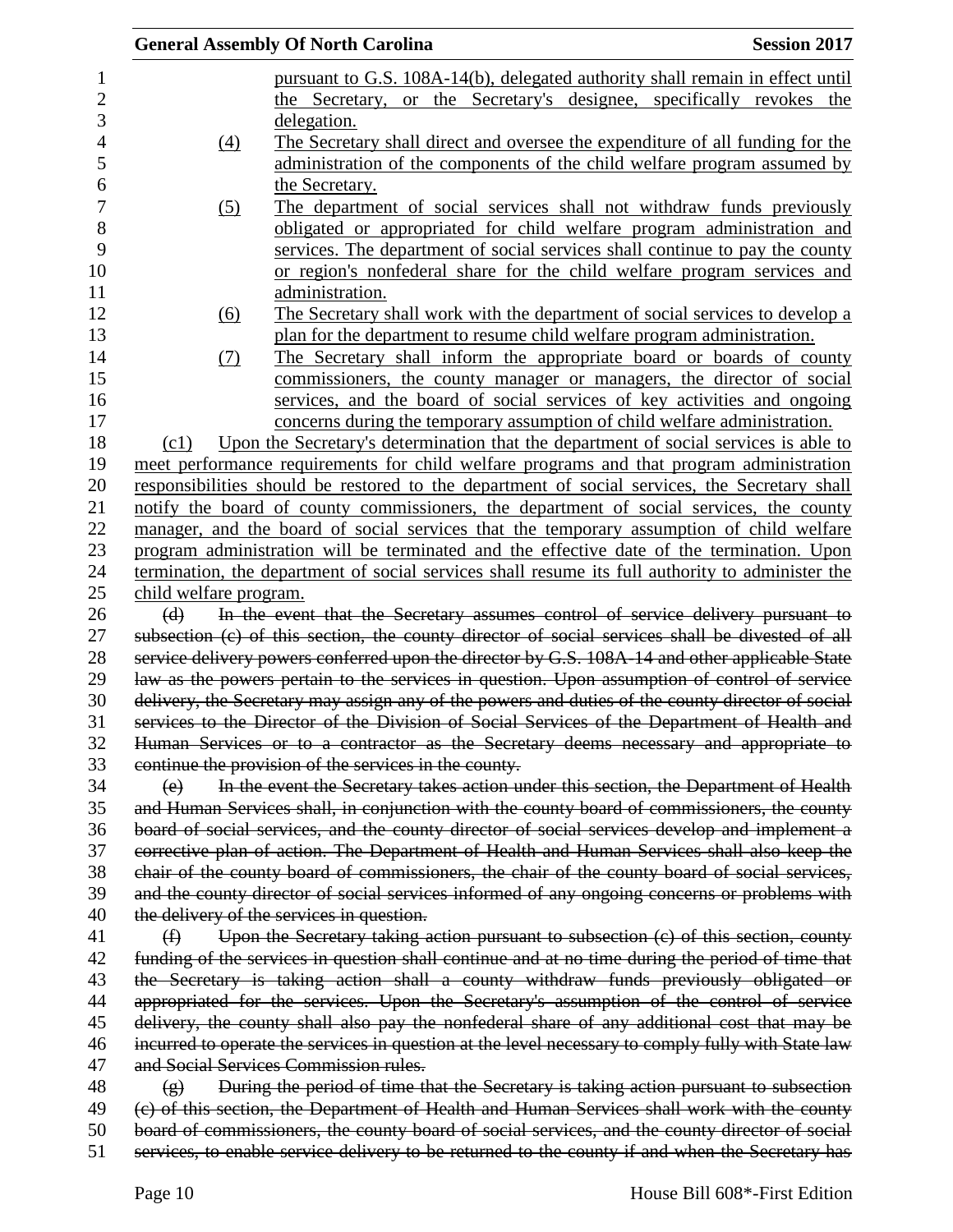|                       |                    | <b>General Assembly Of North Carolina</b>                                                              | <b>Session 2017</b> |
|-----------------------|--------------------|--------------------------------------------------------------------------------------------------------|---------------------|
| 1<br>$\mathbf{2}$     | applicable rules." | determined that services can be provided by the county in accordance with State law and                |                     |
| 3                     |                    | <b>SECTION 3.2.</b> Section 3.1 of this act becomes effective six months after all 100                 |                     |
| $\overline{4}$        |                    | counties in the State have implemented the child welfare component to the North Carolina               |                     |
| 5                     |                    | Families Accessing Services through Technology (NC FAST) system.                                       |                     |
| 6<br>$\boldsymbol{7}$ |                    | PART IV. CHILD WELL-BEING TRANSFORMATION COUNCIL                                                       |                     |
| 8                     |                    | <b>SECTION 4.1.</b> Chapter 143 of the General Statutes is amended by adding a new                     |                     |
| 9                     | Article to read:   |                                                                                                        |                     |
| 10                    |                    | "Article 81.                                                                                           |                     |
| 11                    |                    | "Child Well-Being Transformation Council.                                                              |                     |
| 12                    |                    | "§ 143-775. Child Well-Being Transformation Council established; membership;                           |                     |
| 13                    |                    | qualifications; vacancies.                                                                             |                     |
| 14                    | (a)                | <u>Purpose</u> ; Findings. – The welfare of North Carolina's children is a priority. There             |                     |
| 15                    |                    | are many public and private agencies and organizations across the State that are involved with         |                     |
| 16                    |                    | promoting the welfare of children and protecting them from harm, such as those involving child         |                     |
| 17                    |                    | care, schools, health care providers, social services agencies, and juvenile justice programs.         |                     |
| 18                    |                    | Though these agencies and organizations provide important services, they often fail to                 |                     |
| 19                    |                    | collaborate, coordinate, and communicate about those services. A more systematic and                   |                     |
| 20                    |                    | coordinated approach to services will help ensure that the State achieves the best possible            |                     |
| 21                    |                    | <u>outcomes for children. Therefore, the General Assembly finds that it is essential that a single</u> |                     |
| 22                    |                    | body serve as a means for coordination, collaboration, and communication among agencies and            |                     |
| 23                    |                    | organizations involved in providing public services to children.                                       |                     |
| 24                    | (b)                | Creation and Membership. - There is established the North Carolina Child                               |                     |
| 25                    |                    | Well-Being Transformation Council (Council). The Council shall be located administratively in          |                     |
| 26                    |                    | the General Assembly. The Council shall consist of 13 members serving staggered terms. In              |                     |
| 27                    |                    | making appointments, each appointing authority shall select members who have appropriate               |                     |
| 28                    |                    | experience and knowledge of the issues to be examined by the Council and shall strive to               |                     |
| 29                    |                    | ensure members are appointed who represent the geographical, political, gender, and racial             |                     |
| 30                    |                    | diversity of this State. The initial Council members shall be appointed on or after July 1, 2018,      |                     |
| 31                    | as follows:        |                                                                                                        |                     |
| 32                    | (1)                | Three members shall be appointed by the General Assembly upon the                                      |                     |
| 33                    |                    | recommendation of the President Pro Tempore of the Senate. Of the                                      |                     |
| 34                    |                    | members appointed under this subdivision, one shall be a member of the                                 |                     |
| 35                    |                    | Senate who shall serve for a term of two years, one shall be a representative                          |                     |
| 36                    |                    | from the Administrative Office of the Courts who shall serve for a term of                             |                     |
| 37                    |                    | three years, and one shall be a representative from a child welfare private                            |                     |
| 38                    |                    | provider organization who shall serve a one-year term.                                                 |                     |
| 39                    | (2)                | Three members shall be appointed by the General Assembly upon the                                      |                     |
| 40                    |                    | recommendation of the Speaker of the House of Representatives. Of the                                  |                     |
| 41                    |                    | members appointed under this subdivision, one shall be a member of the                                 |                     |
| 42                    |                    | <u>House of Representatives who shall serve for a term of two years, one shall</u>                     |                     |
| 43                    |                    | be a representative from the Department of Public Instruction who shall                                |                     |
| 44                    |                    | serve for a term of three years, and one shall be a representative from                                |                     |
| 45                    |                    | Indigent Defense Services who shall serve a one-year term.                                             |                     |
| 46                    | (3)                | Seven members shall be appointed by the Governor. Of the members                                       |                     |
| 47                    |                    | appointed under this subdivision, one shall be a representative from the                               |                     |
| 48                    |                    | Department of Health and Human Services, Division of Child Development                                 |                     |
| 49                    |                    | and Early Education, who shall serve for a term of three years, one shall be a                         |                     |
| 50                    |                    | representative from the Department of Health and Human Services, Division                              |                     |
| 51                    |                    | of Social Services, who shall serve for a term of three years, one shall be a                          |                     |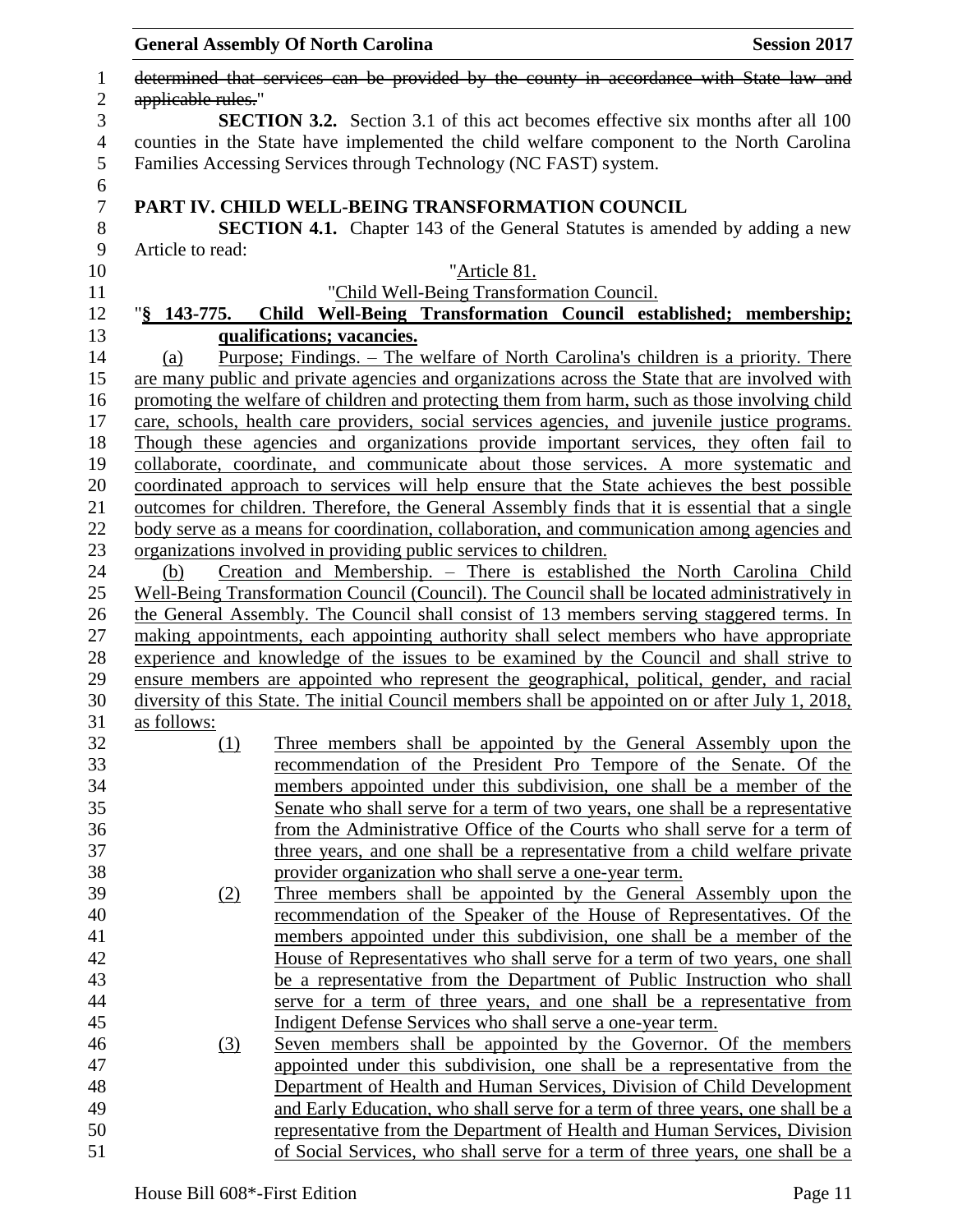|                |                                | <b>General Assembly Of North Carolina</b>                                                         | <b>Session 2017</b> |
|----------------|--------------------------------|---------------------------------------------------------------------------------------------------|---------------------|
| $\mathbf{1}$   |                                | representative from the Department of Public Safety, Division of Juvenile                         |                     |
| $\overline{c}$ |                                | Justice, who shall serve for a term of two years, one shall be a representative                   |                     |
| 3              |                                | from the Department of Health and Human Services, Division of Mental                              |                     |
| $\overline{4}$ |                                | Health, Developmental Disabilities, and Substance Abuse Services, who                             |                     |
| 5              |                                | shall serve for a term of two years, one shall be a representative from the                       |                     |
| 6              |                                | Guardian ad Litem program who shall serve a term of two years, one shall                          |                     |
| 7              |                                | be a representative from Disability Rights NC who shall serve a one-year                          |                     |
| 8              |                                | term, and one shall be a representative from the North Carolina Pediatric                         |                     |
| 9              |                                | Society who shall serve a one-year term.                                                          |                     |
| 10             | (c)                            | Terms; Vacancies. – Upon the expiration of the terms of the initial Council                       |                     |
| 11             |                                | members, each member shall be appointed for a term of four years and shall serve until a          |                     |
| 12             |                                | successor is appointed. No member may serve more than two consecutive full terms. A vacancy       |                     |
| 13             |                                | shall be filled within 30 days by the authority making the initial appointment.                   |                     |
| 14             | (d)                            | Organization. – The Council shall elect from its membership a chair and vice-chair                |                     |
| 15             |                                | to each serve one-year terms. The Council shall meet on a quarterly basis each year upon the      |                     |
| 16             |                                | call of the chair. A quorum of the Council is seven members. No action may be taken except by     |                     |
| 17             |                                | a majority vote at a meeting at which a quorum is present. The Open Meetings Law pursuant to      |                     |
| 18             |                                | Article 33 of Chapter 143 of the General Statutes and the Public Records Act under Chapter        |                     |
| 19             |                                | 132 of the General Statutes shall apply to the Council.                                           |                     |
| 20             | (e)                            | Funding. – From funds available to the General Assembly, the Legislative Services                 |                     |
| 21             |                                | Commission shall allocate monies to fund the work of the Committee. Members of the                |                     |
| 22             |                                | Committee shall receive subsistence and travel expenses as provided in G.S. 120-3.1 and           |                     |
| 23             | G.S. $138-5$ .                 |                                                                                                   |                     |
| 24             | (f)                            | <u>Staff. – The Legislative Services Commission, through the Legislative Services</u>             |                     |
| 25             |                                | Officer, shall assign professional staff to assist the Council in its work. Upon the direction of |                     |
| 26             |                                | the Legislative Services Commission, the Director of Legislative Assistants of the Senate and     |                     |
| 27             |                                | of the House of Representatives shall assign clerical staff to the Council. The expenses for      |                     |
| 28             |                                | clerical employees shall be borne by the Council.                                                 |                     |
| 29             | "§ 143-776. Powers and duties. |                                                                                                   |                     |
| 30             | (a)                            | Upon its establishment, the Council shall direct its initial focus on the following               |                     |
| 31             | initiatives:                   |                                                                                                   |                     |
| 32             | (1)                            | Mapping the network of child-serving agencies and organizations in the                            |                     |
| 33             |                                | State.                                                                                            |                     |
| 34             | (2)                            | Cataloging examples of failures in coordination, collaboration, and                               |                     |
| 35             |                                | communication in the context of child protective services.                                        |                     |
| 36             | (3)                            | Reviewing the work of bodies similar to the Council operating in other states                     |                     |
| 37             |                                | to identify promising practices and focus areas for the Council's work.                           |                     |
| 38             | (b)                            | Beginning July 1, 2020, the Council shall focus on promoting coordination,                        |                     |
| 39<br>40       |                                | collaboration, and communication of child-serving agencies involved with the child protective     |                     |
| 41             |                                | services system. In addition, the Council shall do the following:                                 |                     |
| 42             | (1)                            | Monitor the process of regionalization.<br>Monitor the process of child welfare reform.           |                     |
| 43             | (2)<br>(3)                     | Recommend changes in law, policy, or practice necessary to remedy gaps in                         |                     |
| 44             |                                | coordination, collaboration, and communication between the new regional                           |                     |
| 45             |                                | social services departments and other agencies and organizations involved                         |                     |
| 46             |                                | with the same populations.                                                                        |                     |
| 47             | (c)                            | By 2022, and thereafter, the Council shall expand the scope of its work to                        |                     |
| 48             |                                | encompass evaluation of child-centered programs and services beyond the child protective          |                     |
| 49             |                                | services system. The Council shall take appropriate steps to identify gaps in coordination,       |                     |
| 50             |                                | collaboration, and communication and recommend changes in law, policy, or practice                |                     |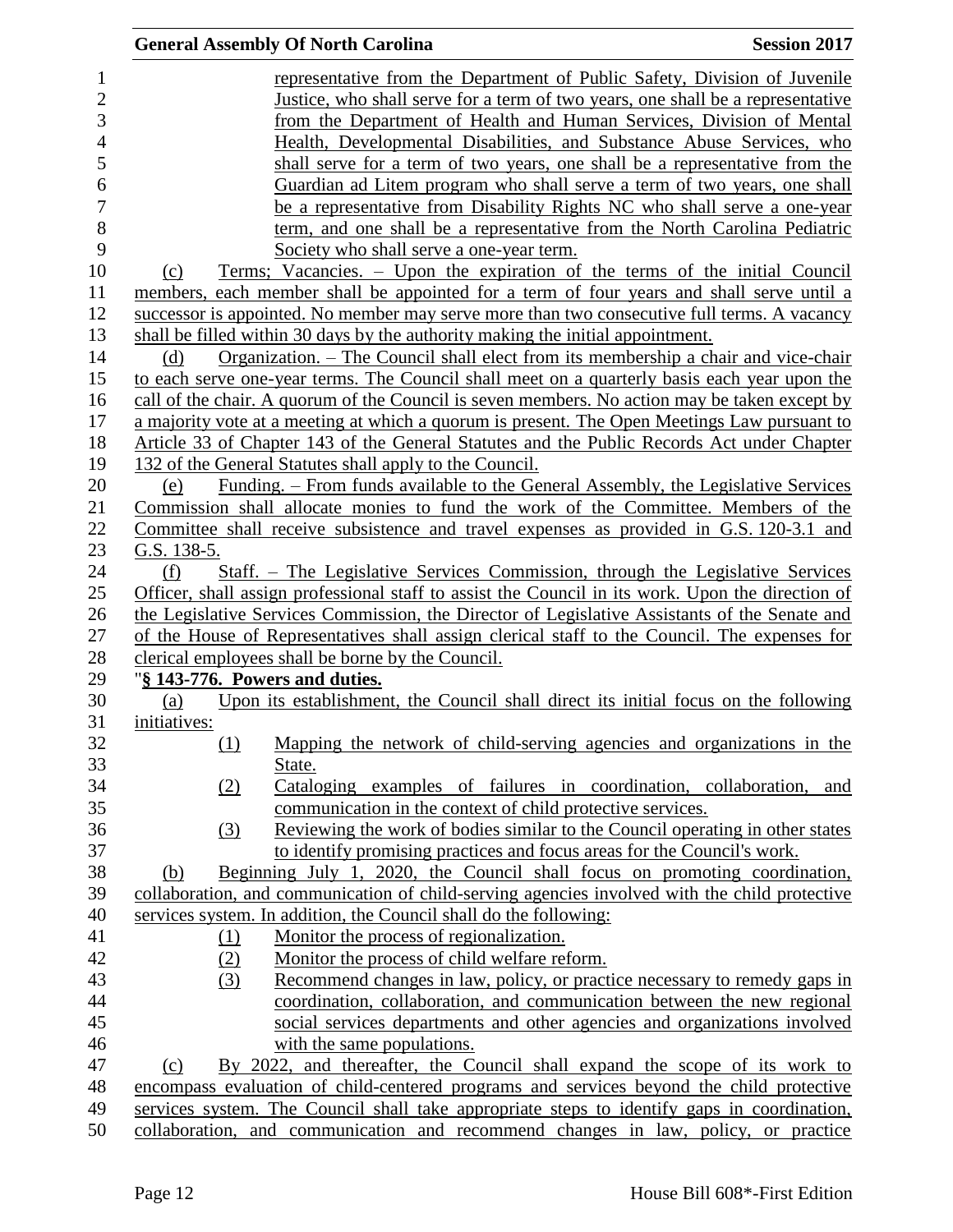# necessary to remedy remaining gaps. The Council's authority extends to any publicly funded program that serves children. (d) The Council shall submit a report to the chairs of the Senate Appropriations Committee on Health and Human Services, the chairs of the House of Representatives Appropriations Committee on Health and Human Services, the Joint Legislative Oversight 6 Committee on Health and Human Services, and the Fiscal Research Division by June 30 of each vear. The report shall include a summary of the Council's work for the previous year, any each year. The report shall include a summary of the Council's work for the previous year, any findings and recommendations for change, and a work plan for the upcoming year. (e) The Council is authorized to accept gifts or grants from other sources to support administration of the Council." **SECTION 4.2.(a)** There is appropriated from the General Fund to the Legislative Services Commission the sum of twelve thousand six hundred ninety-two dollars (\$12,692) in nonrecurring funds for the 2018-2019 fiscal year for purposes of assisting the Child Well-Being Transformation Council established pursuant to Section 4.1 of this act. **SECTION 4.2.(b)** This section becomes effective July 1, 2017. **PART V. DRIVERS LICENSE PILOT PROJECT SECTION 5.1.(a)** The General Assembly recognizes that not having a drivers license is a barrier to education, employment, health care, and other community-based activities for older youth in substitute care working toward independence. One of the biggest barriers to accessing a drivers license for such youth is the ability to obtain insurance. Therefore, to assist in this effort, the Department of Health and Human Services, Division of Social Services, shall establish a two-year pilot program that shall reimburse, on a first-come, first-served basis, youth and caregivers' costs associated with drivers license education, drivers license fees, insurance costs, and any other costs associated with obtaining a drivers license. The Division shall take appropriate steps to ensure proper advertising of the pilot program. **SECTION 5.1.(b)** The Division of Social Services shall report on the pilot project to the Joint Legislative Oversight Committee on Health and Human Services by March 1, 2018. **SECTION 5.2.(a)** There is appropriated from the General Fund to the Department of Health and Human Services, Division of Social Services, the sum of seventy-five thousand dollars (\$75,000) for the 2017-2018 fiscal year and the sum of seventy-five thousand dollars (\$75,000) for the 2018-2019 fiscal year to conduct the pilot project established pursuant to Section 5.1 of this act. **SECTION 5.2.(b)** This section becomes effective July 1, 2017. **PART VI. PILOT WAIVER FOR IAFT FOSTER PARENTS SECTION 6.(a)** The General Assembly has determined that in an effort to maximize funding, local management entities/managed care organizations (LME/MCOs) are utilizing Intensive Alternative Family Treatment (IAFT), which is a means of cost-effective, specialized foster care treatment service that is being used for many youth who would have previously been treated in Medicaid congregate care, such as psychiatric residential treatment facilities. The General Assembly finds that these higher-need youth are often (i) suspended or expelled from school or day programs and (ii) require multiple appointments on a weekly basis to address needs, such as therapy, medication management, and school individual education plans (IEPs). Further, in accordance with rules, foster parents are required to maintain outside employment while providing foster care, but the constant demands of meeting the needs of these foster youth often lead to disruption in placement as the foster parent is unable to meet those needs while maintaining the parent's employment obligations. **SECTION 6.(b)** To that end, the Department of Health and Human Services, Division of Social Services (Division), shall establish a pilot program that will allow the

**General Assembly Of North Carolina Session 2017** 

Division to waive the employment requirement for foster parents. The Division shall solicit